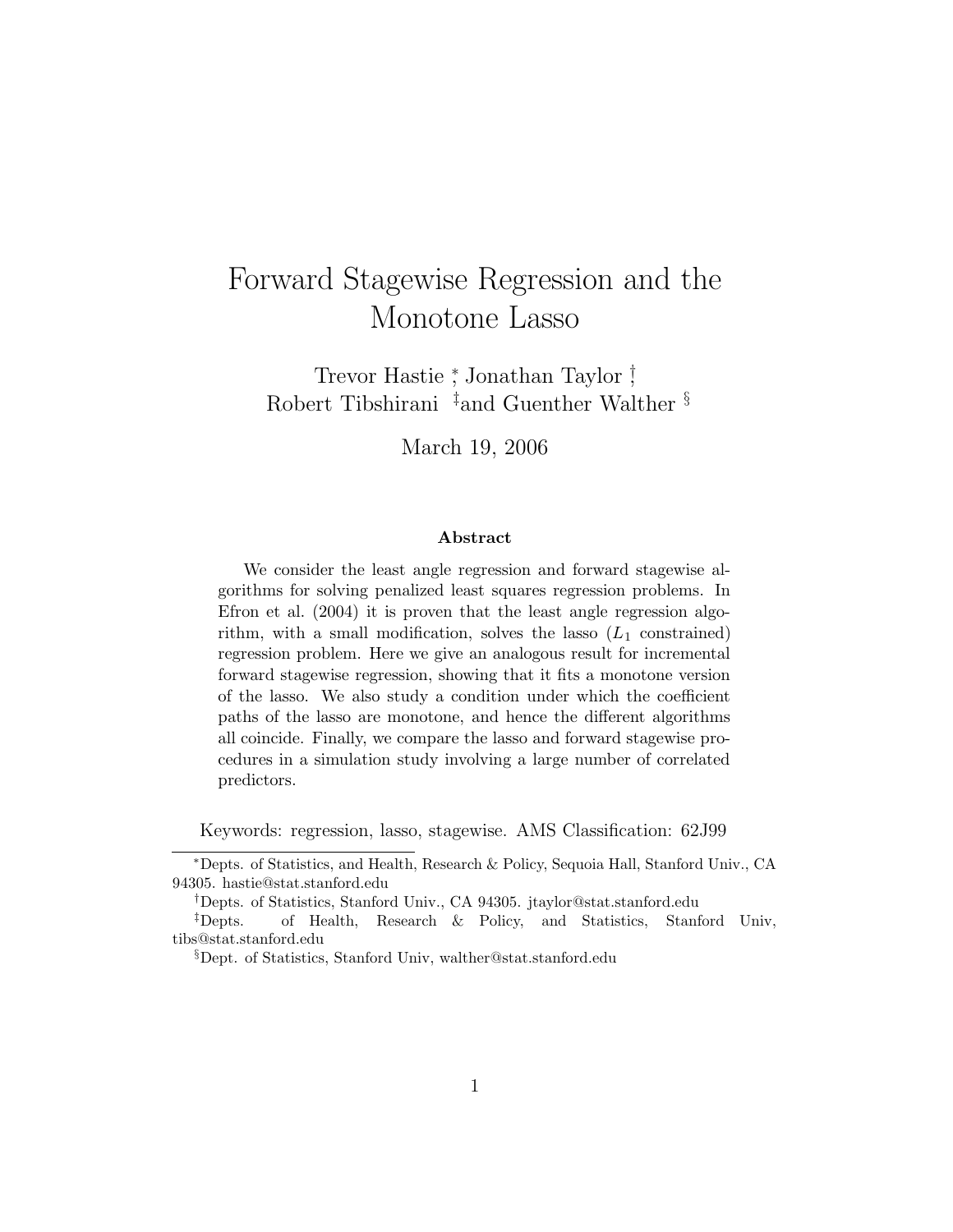### 1 The lasso and related methods

The lasso (Tibshirani 1996) is a method for regularizing a least squares regression. Suppose we have predictor measurements  $x_{ij}$ ,  $j = 1, 2, \ldots p$  and an outcome measurement  $y_i$ , observed for cases  $i = 1, 2, \ldots N$ , The lasso fits a linear model

$$
f(x) = \beta_0 + \sum_{j=1}^{p} x_j \beta_j
$$
 (1)

through the criterion

$$
\min_{\beta} \sum_{i=1}^{n} \left( y_i - \beta_0 - \sum_j x_{ij} \beta_j \right)^2 \text{ subject to } \sum_{j=1}^{p} |\beta_j| \le s \tag{2}
$$

If the tuning parameter  $s \geq 0$  is large enough, this just gives the usual least squares estimates. However smaller values of s produce shrunken estimates  $\beta$ , often with many components equal to zero. Choosing s can be thought of as choosing the number of predictors to include in a regression model. Thus the lasso can select predictors like subset selection methods. However, since it is a smooth optimization problem, it is less variable than subset selection and can be applied to much larger problems (large in p).

The criterion (2) leads to a quadratic programming problem for each s, and thus standard numerical analysis methods can be used to solve it. Figure 1 shows an example, based on simulated data with 10 predictors (details of the data generation and model are given later). The top panel shows the coefficient profiles of the lasso solutions, as the bound  $s = \sum |\beta_j|$ is increased from 0 up to the point where the full least squares solutions are obtained (right end of figure).

Notice the piecewise linear nature of the lasso profiles. Efron et al. (2004) exploited this fact to derive a simple algorithm — least angle regression for simultaneously solving the entire set of lasso problems (all values of s). Least angle regression is a kind of "democratic" version of the commonly used forward-stepwise algorithm.

Forward-stepwise regression starts with all coefficients equal to zero, and enters into the model the predictor that is most correlated with  $y$ . The response variable  $y$  is replaced by the residual from this fit, and the predictor most correlated with this residual is entered into the model. The process is repeated until all p predictors have been entered.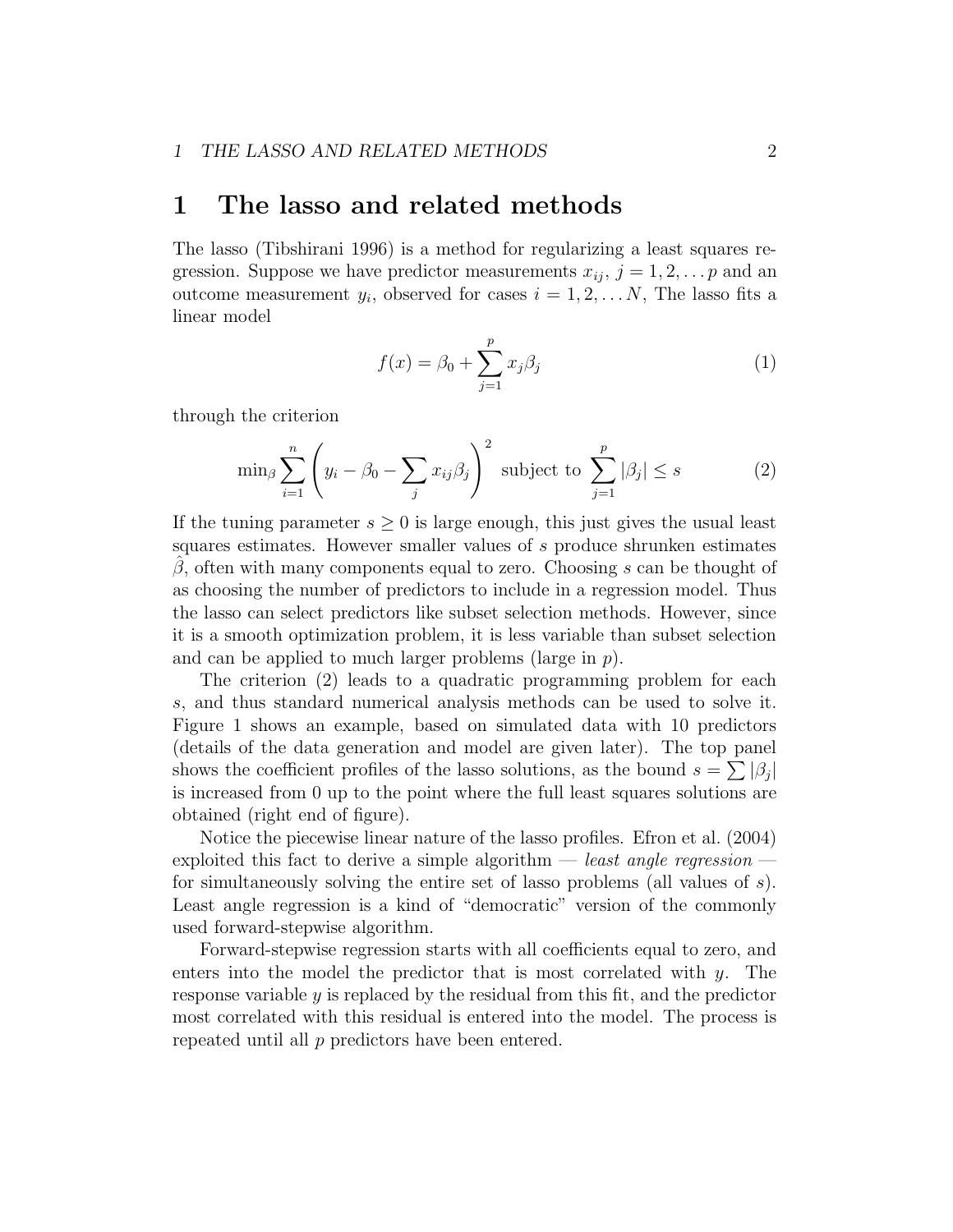

Figure 1: Coefficient profiles, simulated example. The  $L_1$  norm is computed on the standardized variables. The coefficients are given on their original scale, on which the details are more visible. The Lasso starts to differ from LAR at the broken vertical line, when the grey coefficient passes through zero. Forward stagewise starts to differ from LAR and Lasso at the dotted vertical line, where the grey coefficient goes flat instead of turning back towards zero.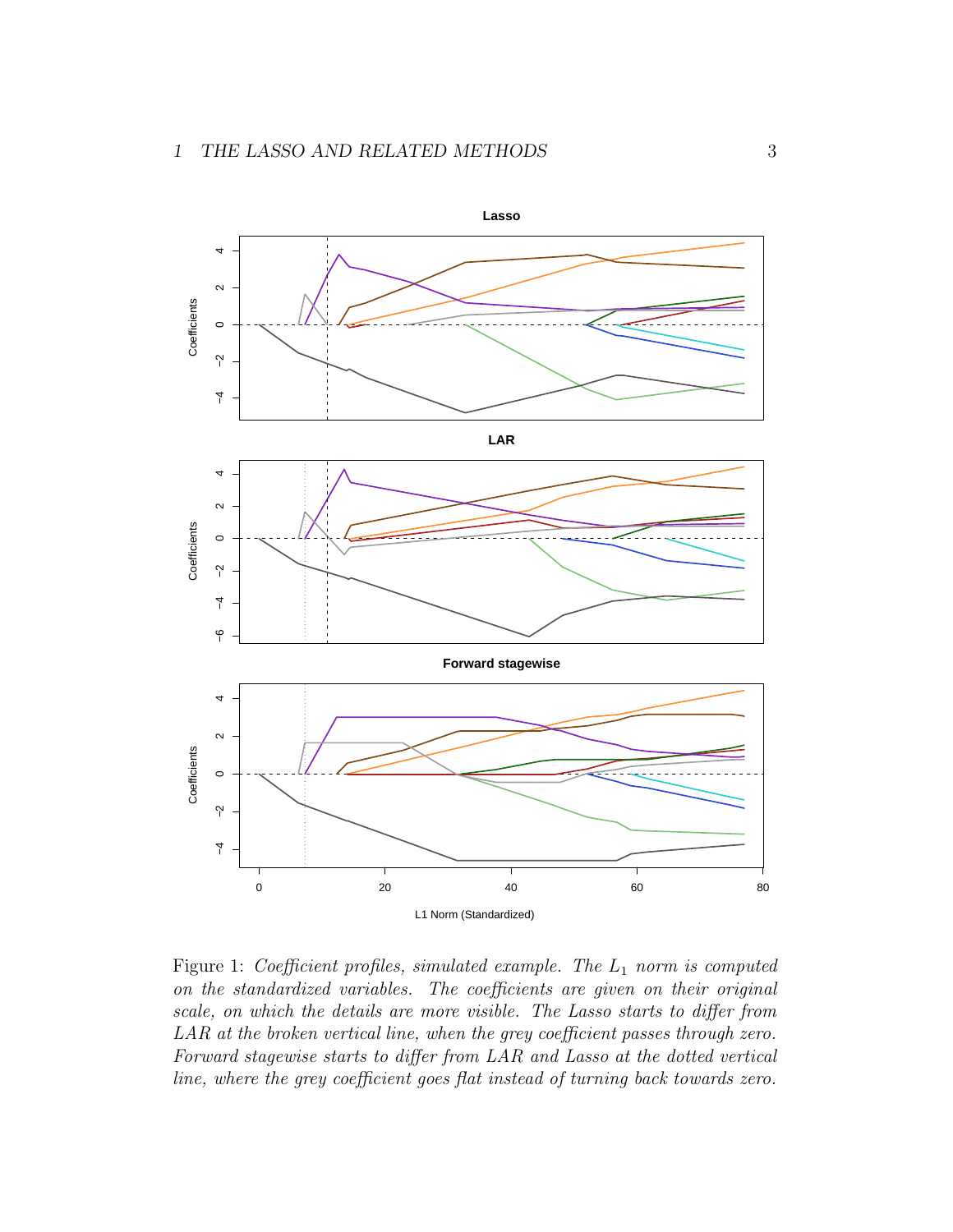#### 1 THE LASSO AND RELATED METHODS 4

Least-angle regression uses a similar strategy, but only enters "as much" of a predictor as it deserves: the coefficient of the predictor is increased only up to the point where some other predictor has as much correlation with the current residual. Then this new predictor is entered, and the process is continued. Algorithm 1 gives more details.

#### Algorithm 1 Least Angle Regression

- 1. Standardize the predictors to have mean zero and variance 1. Start with the residual  $\mathbf{r} = \mathbf{y} - \bar{\mathbf{y}}, \beta_1, \beta_2, \dots \beta_p = 0.$
- 2. Find the predictor  $\mathbf{x}_i$  most correlated with r.
- 3. Move  $\beta_j$  from 0 towards its least-squares coefficient  $\langle \mathbf{x}_j, \mathbf{r} \rangle$ , until some other competitor  $x_k$  has as much correlation with the current residual as does  $\mathbf{x}_j$ .
- 4. Move  $(\beta_j, \beta_k)$  in the direction defined by their joint least squares coefficient of the current residual on  $(\mathbf{x}_j, \mathbf{x}_k)$ , until some other competitor  $x_l$  has as much correlation with the current residual.
- 5. Continue in this way until all  $p$  predictors have been entered. After  $p$ steps, we arrive at the full least-squares solutions.

The profiles for LAR are shown in the middle panel of Figure 1. They look similar to the lasso solutions, especially in the beginning. The first discrepancy is at the place marked by a vertical broken line in the lasso profiles. The LAR profile passes through zero at this point, while the lasso profile hits zero, and stays there. This similarity is no coincidence. It turns out that with one modification, the LAR procedure exactly produces the set of lasso solutions for all s. The modification needed is as follows: if a non-zero coefficient hits zero, drop it from the active set and recompute the current joint least squares direction.

The LAR algorithm is extremely efficient, requiring the same order of computation as that of a single least squares fit using the p predictors. Least angle regression always takes p steps to get to the full least squares estimates. The lasso path can have more than  $p$  steps, although the two are often quite similar.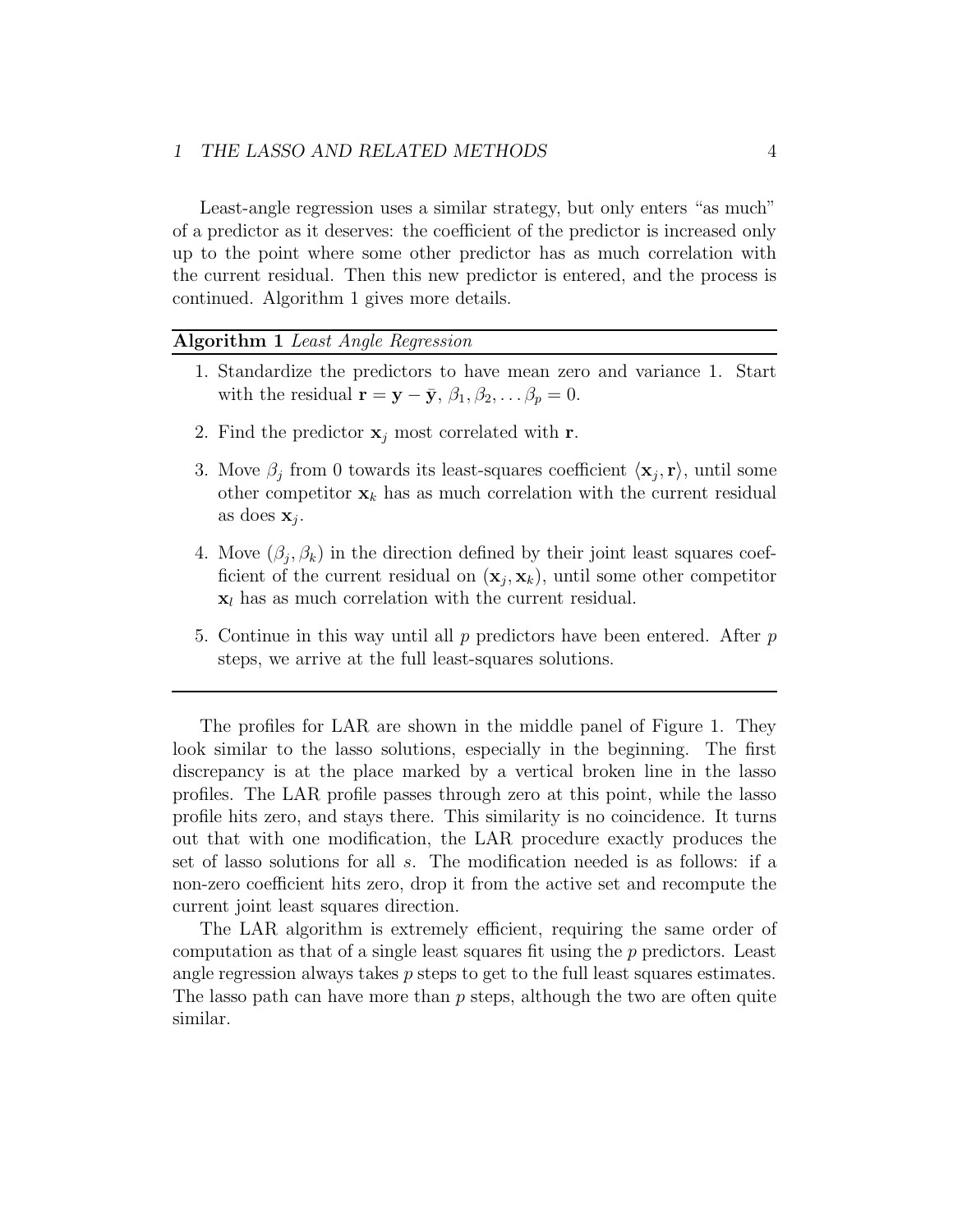#### 1 THE LASSO AND RELATED METHODS 5

The motivation for least angle regression arose from our efforts to understand a simpler procedure — incremental forward stagewise regression, and its relation to the lasso. Algorithm 2 gives the details. The bottom panel

|  |  | Algorithm 2 Incremental Forward Stagewise Regression |  |  |  |
|--|--|------------------------------------------------------|--|--|--|
|--|--|------------------------------------------------------|--|--|--|

- 1. Start with  $\mathbf{r} = \mathbf{y} \bar{\mathbf{y}}, \beta_1, \beta_2, \ldots \beta_p = 0.$
- 2. Find the predictor  $x_i$  most correlated with r.
- 3. Update  $\beta_j \leftarrow \beta_j + \delta_j$ , where  $\delta_j = \epsilon \cdot sign(corr(\mathbf{r}, \mathbf{x}_j));$
- 4. Update  $\mathbf{r} \leftarrow \mathbf{r} \delta_j \mathbf{x}_j$ , and repeat steps 2 and 3 until no predictor has any correlation with r.

of Figure 1 shows the coefficient profiles of incremental forward stagewise regression. Notice that they are similar to lasso and LAR, but tend to be smoother.

This kind of forward stagewise procedure is inspired by "boosting", an adaptive, non-linear, function-fitting method that has received much attention recently (see e.g. Friedman et al. (2000)). In boosting, the set of "variables" is a large space of binary trees, which are selected, shrunk, and added to the current model

In Efron et al. (2004), it is shown that the infinitesimal version of this forward stagewise procedure — taking the stepsize  $\epsilon \to 0$  — is closely related to least angle regression. In particular, in the limit, incremental forward stagewise regression is equivalent to a variant of least angle regression, in which we move in a type of *non-negative* least squares direction in step 4 of the algorithm. That is, suppose we have predictors  $x_1$  and  $x_2$  in the model, the current residual is  $\mathbf{r}$ , and  $s_1$  and  $s_2$  are the signs of the correlations (which are equal in absolute value) between **r** and  $x_1$  and  $x_2$  respectively. Then we move the coefficients

$$
\beta_1 \leftarrow \beta_1 + c_1 \cdot s_1 \n\beta_2 \leftarrow \beta_2 + c_2 \cdot s_2
$$

where  $c_1$  and  $c_2$  minimize  $\sum_i (r_i - c_1 s_1 x_{i1} - c_2 s_2 x_{i2})^2$  subject to  $c_1, c_2 \ge 0$ .<sup>1</sup>

<sup>&</sup>lt;sup>1</sup>It turns out that the positivity constraint is only needed for three or more variables; we have used two here for simplicity of illustration, for which positivity occurs automatically.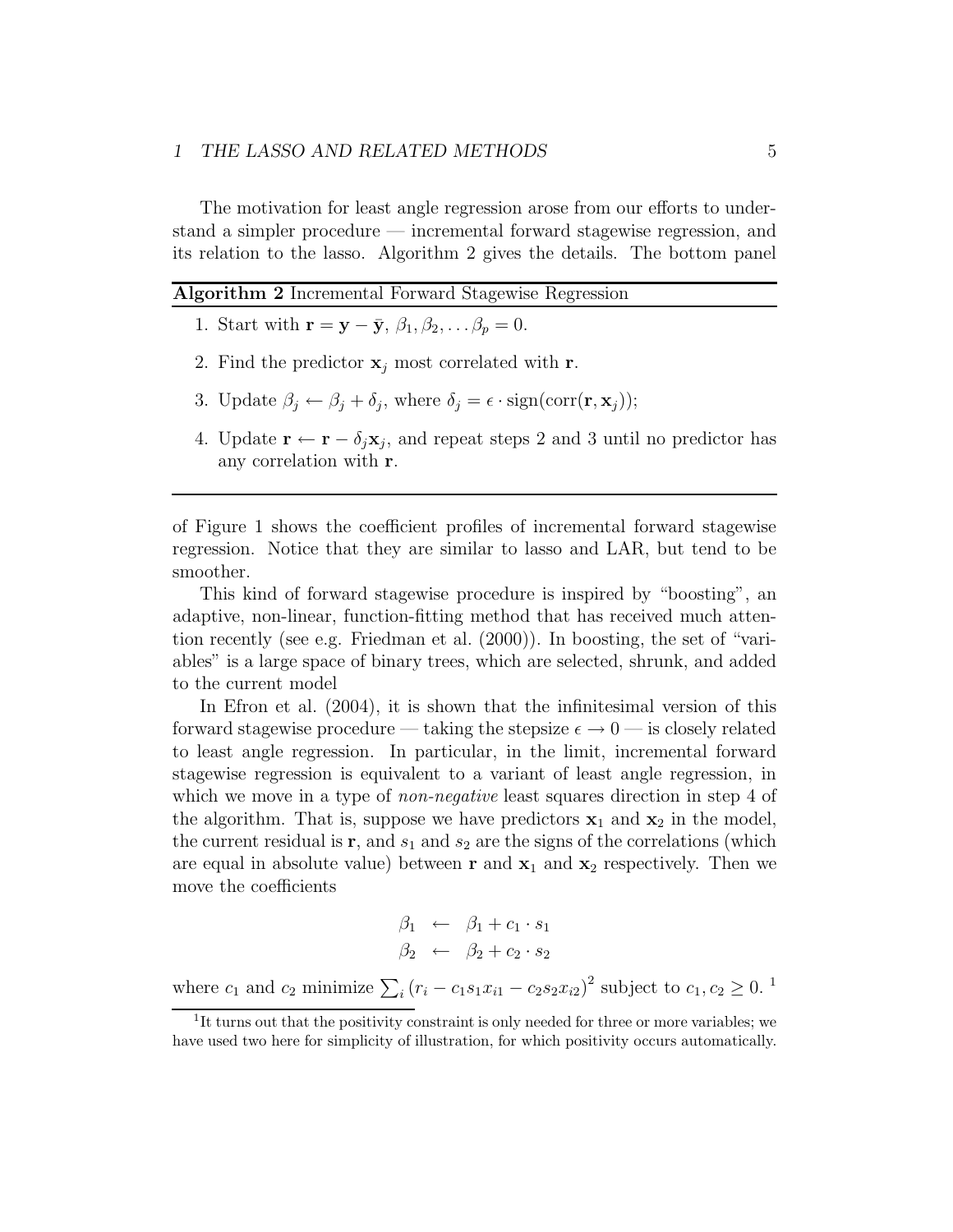In contrast, least angle regression takes a least squares step, that is,  $c_1, c_2$ can have any signs. The non-negativity arises from the fact that in step 3 of the incremental forward stagewise procedure, the coefficient of each predictor is increased in the direction of its correlation with the current residual. In fact it is the result of this infinitesimal version of forward stagewise regression that is shown in Figure 1. Henceforth we refer to this infinitesimal version as "Forward Stagewise"  $(FS_0)$ , and the version in Algorithm 2 as "Incremental" Forward Stagewise"  $(FS_{\epsilon})$ .

The top left panel of Figure 3 shows the residual sum of squares for each of the three procedures, as a function of the  $L_1$  norm of the coefficient vector. As expected, the lasso curve sits below the other two.

In summary, we see that the forward stagewise and LAR algorithms "nearly" solve the  $L_1$ -penalized regression problem. It is natural to ask: what problems are the forward stagewise and LAR algorithms solving? Keith Knight asked that question in the discussion of Efron et al. (2004).

We provide some answers to the first question in this paper. We make three main contributions:

- we characterize forward stagewise as a monotone version of the lasso, in an extended space of variables consisting of each variable and its negative.
- we study a condition under which the profiles of all three methods are monotone, and hence the three methods coincide.
- we compare the lasso and forward stagewise procedures in a simulation study involving a large number of correlated predictors.

### 2 Forward Stagewise and the Monotone Lasso

In this section we consider an expanded representation of the lasso problem which facilitates a clearer understanding of the forward stagewise procedure. For each predictor  $x_j$ , we include its *negative* version  $-x_j$ , resulting in an expanded data set with  $2p$  predictors. In matrix notation we create an expanded data matrix  $X = [X : -X]$ . In this framework the lasso problem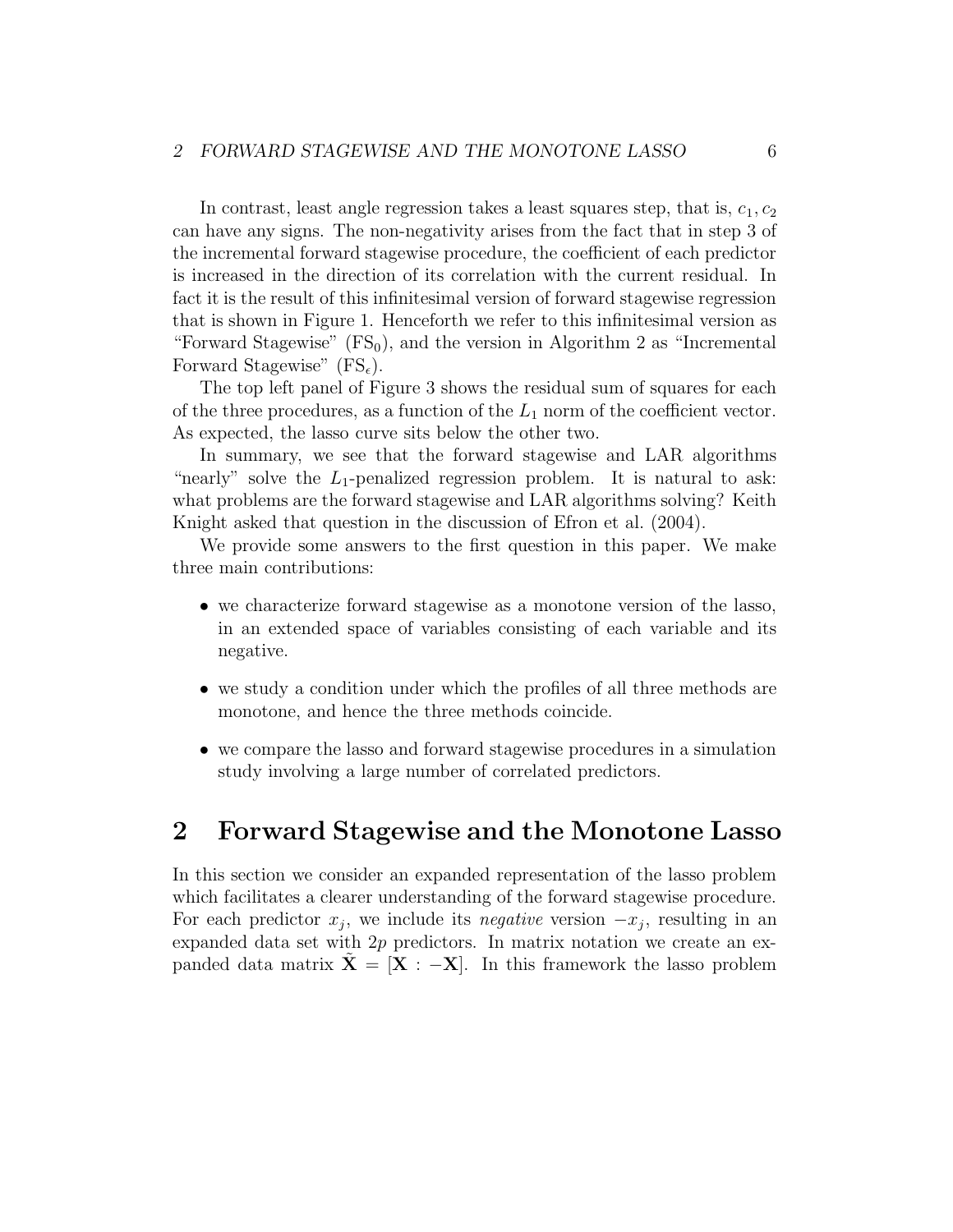becomes

$$
\hat{\beta} = \operatorname{argmin} \sum_{i=1}^{n} \left( y_i - \beta_0 - \left[ \sum_{j=1}^{p} x_{ij} \beta_j^+ - \sum_{j=1}^{p} x_{ij} \beta_j^- \right] \right)^2
$$
\nsubject to  $\beta_j^+, \beta_j^- \geq 0 \ \forall j$  and  $\sum_{j=1}^{p} (\beta_j^+ + \beta_j^-) \leq s$ 

This is equivalent to a standard representation for solving the lasso problem by quadratic programming, and the KKT conditions ensure that at most one of  $\hat{\beta}_j^+$  and  $\hat{\beta}_j^-$  are greater than zero at the same time. Hence by augmenting the data with the negative of the variables, the positive lasso in the enlarged space is equivalent to the original lasso problem. Figure 2 (top pair of panels) shows the coefficient paths of the positive and negative variables for the lasso solution in Figure 1. We can think of these paths as the solutions to a sequence of lasso problems, obtained by incrementally increasing the bound s in (3).

In the lower pair of plots, an additional constraint is imposed on this sequence of lasso problems: the coefficient paths are constrained to be monotone non-decreasing. These monotone paths are exactly equivalent to the paths of the forward-stagewise algorithm. By this we mean that the collapsed versions of the paths (subtracting the coefficients for the negative versions of the variables, from the corresponding coefficients for the positive versions) are exactly the forward-stagewise paths in the lower panel in Figure 1.

This leads us to characterize the forward-stagewise algorithm as a monotone version of the lasso. These extra restrictions are an additional form of regularization, leading to smoother coefficient profiles.

This expanded space of variables creates a more natural analog of boosting, which operates in a large dictionary of binary trees. For every tree, its negative is also available. In the expanded space the equivalent of Algorithm 2 is given in Algorithm 3. It is obvious that Algorithm 3 generates monotone coefficient paths, indexed by the number of steps  $m$ , or the total distance stepped  $t = m \cdot \epsilon$ . Drawing on the results of Efron et al. (2004), we show in Theorem 2 that the limit as  $\epsilon \downarrow 0$  leads exactly to the monotone representation as in Figure 2. First we define the notion of  $L_1$  arc-length.

**Definition 1.** Suppose  $\beta(t)$  is a one-dimensional differentiable curve in t >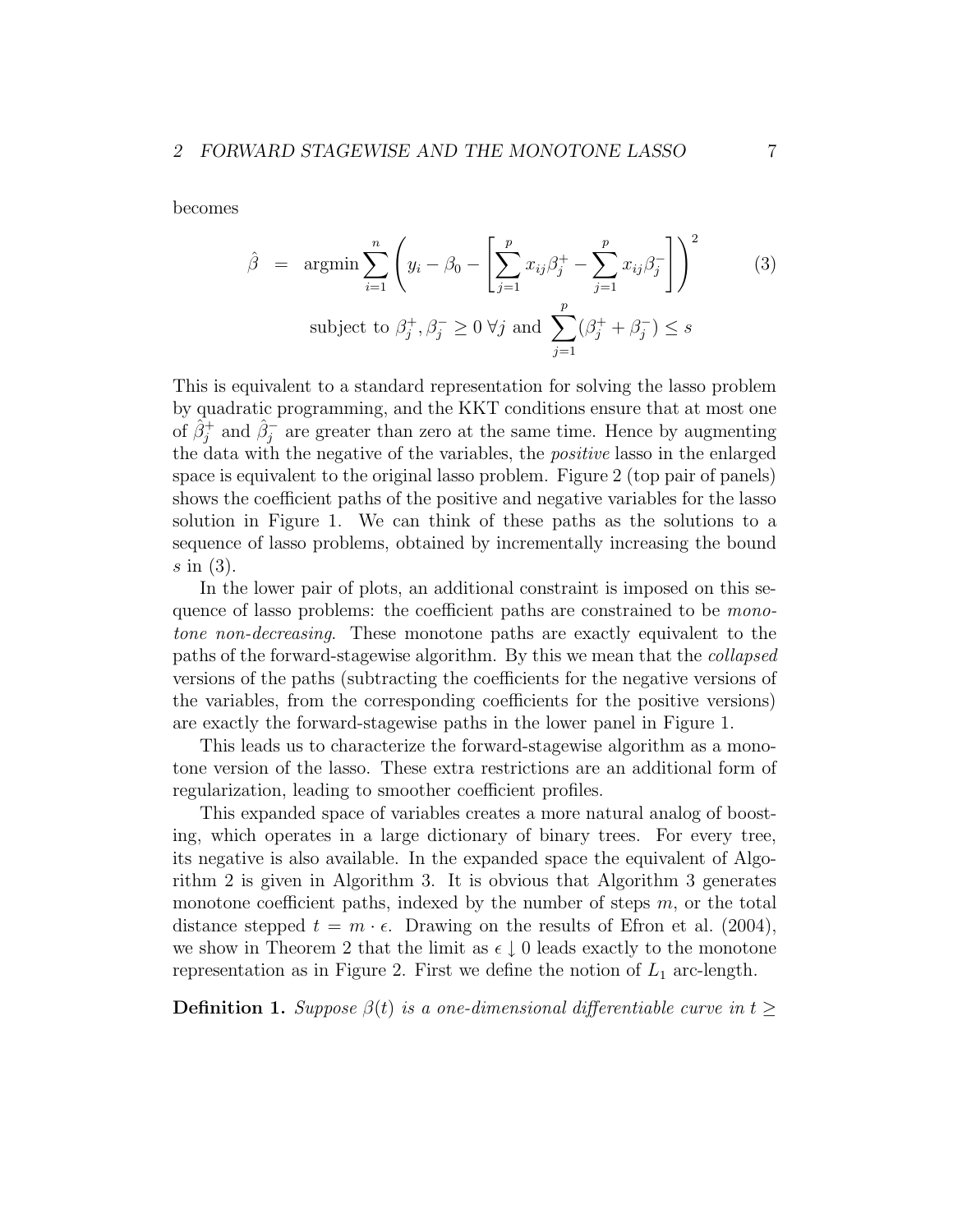

Figure 2: Expanded coefficient profiles, simulated example. The  $L_1$  norm is computed on the standardized variables. The coefficients are given on their original scale, on which the details are more visible.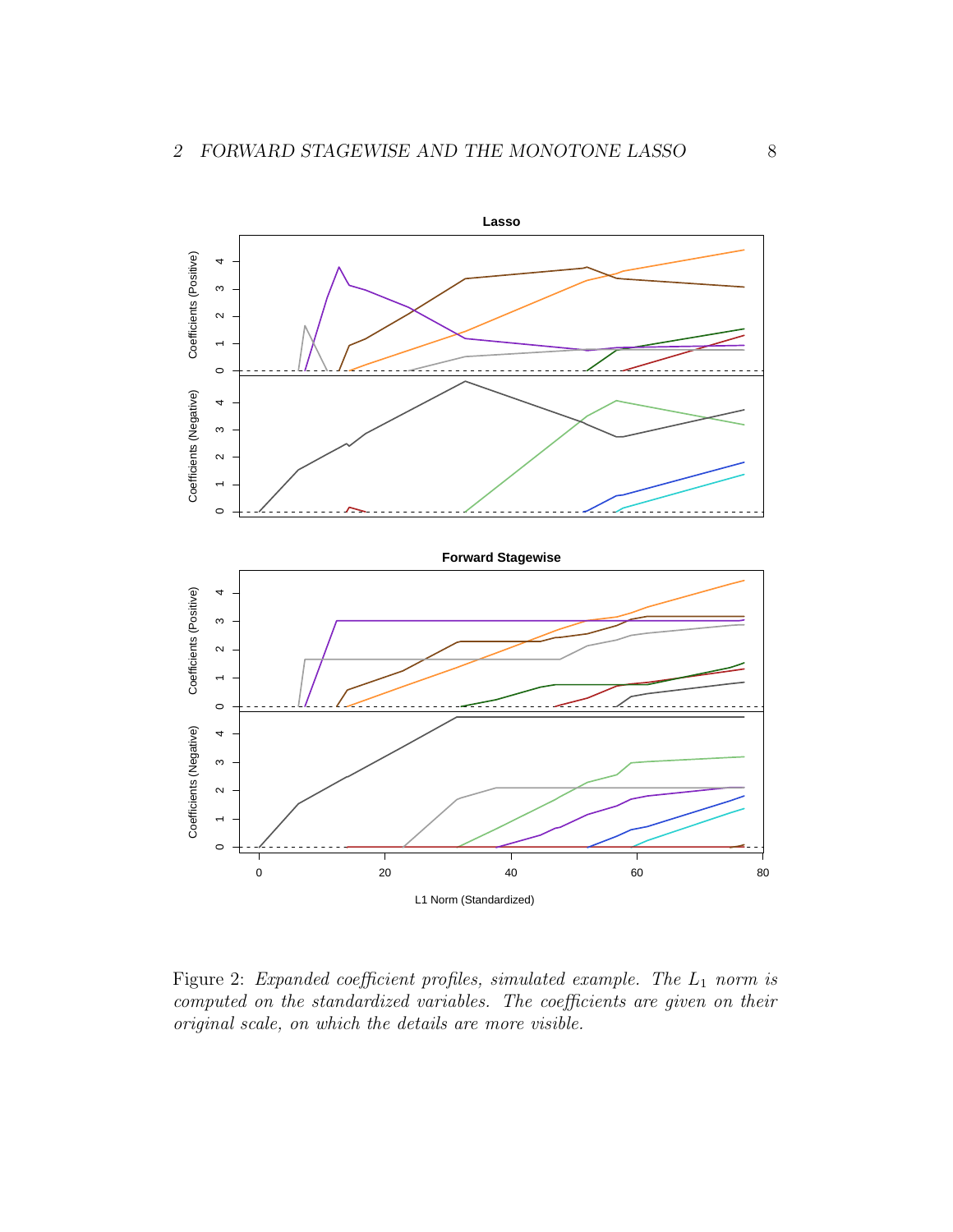Algorithm 3 Monotone Incremental Forward Stagewise Regression

- 1. Start with  $\mathbf{r} = \mathbf{y} \bar{\mathbf{y}}, \beta_1, \beta_2, \ldots \beta_{2p} = 0.$
- 2. Find the predictor  $\tilde{\mathbf{x}}_j$  most positively correlated with **r**.
- 3. Update  $\beta_j \leftarrow \beta_j + \epsilon$ .
- 4. Update  $\mathbf{r} \leftarrow \mathbf{r} \epsilon \tilde{\mathbf{x}}_j$ , and repeat steps 2 and 3 until no predictor has any correlation with r.

0, with  $\beta(0) = 0$ . The  $L_1$  arc-length of  $\beta(t)$  in  $[0, t]$  is given by

$$
TV(\beta, t) = \int_0^t |\dot{\beta}(s)|_1 ds,
$$
\n(4)

where  $\dot{\beta}(s) = \partial \beta(s)/\partial s$ .

We have named the arc-length "TV" for *total-variation*; the  $L_1$  arc-length of  $\beta(t)$  up to time t is the sum of total variation measures for each of its coordinate functions, and is a measure of roughness of the curve.

For a piecewise-differentiable continuous curve, the arc-length is the sum of the arc-lengths of the differentiable pieces. The following lemma is easily proved:

**Lemma 1.** If the coordinates of  $\beta(t)$  are monotone and piecewise differentiable in t, then  $TV(\beta, t) = |\beta(t)|_1$ .

Hence the arc-length and  $L_1$  norm for a monotone coefficient profile are the same.

Although it is convenient to use this expanded representation  $X$ , we can always revert to the original representation  $X$ . The coefficients in the original representation are simply the paired differences  $\beta_j = \beta_j^+ - \beta_j^-$ . Note that

- The  $L_1$  norm for the lasso coefficients is the same in either representation, since only one coefficient in each pair is non-zero at a time (see the proof for part 1 of Theorem 2).
- The  $L_1$  arc-length for the forward stagewise path is the  $L_1$  norm in the expanded representation, and is equal to the  $L_1$  arc-length in the original representation. This is NOT the same as the  $L_1$  norm in the original representation.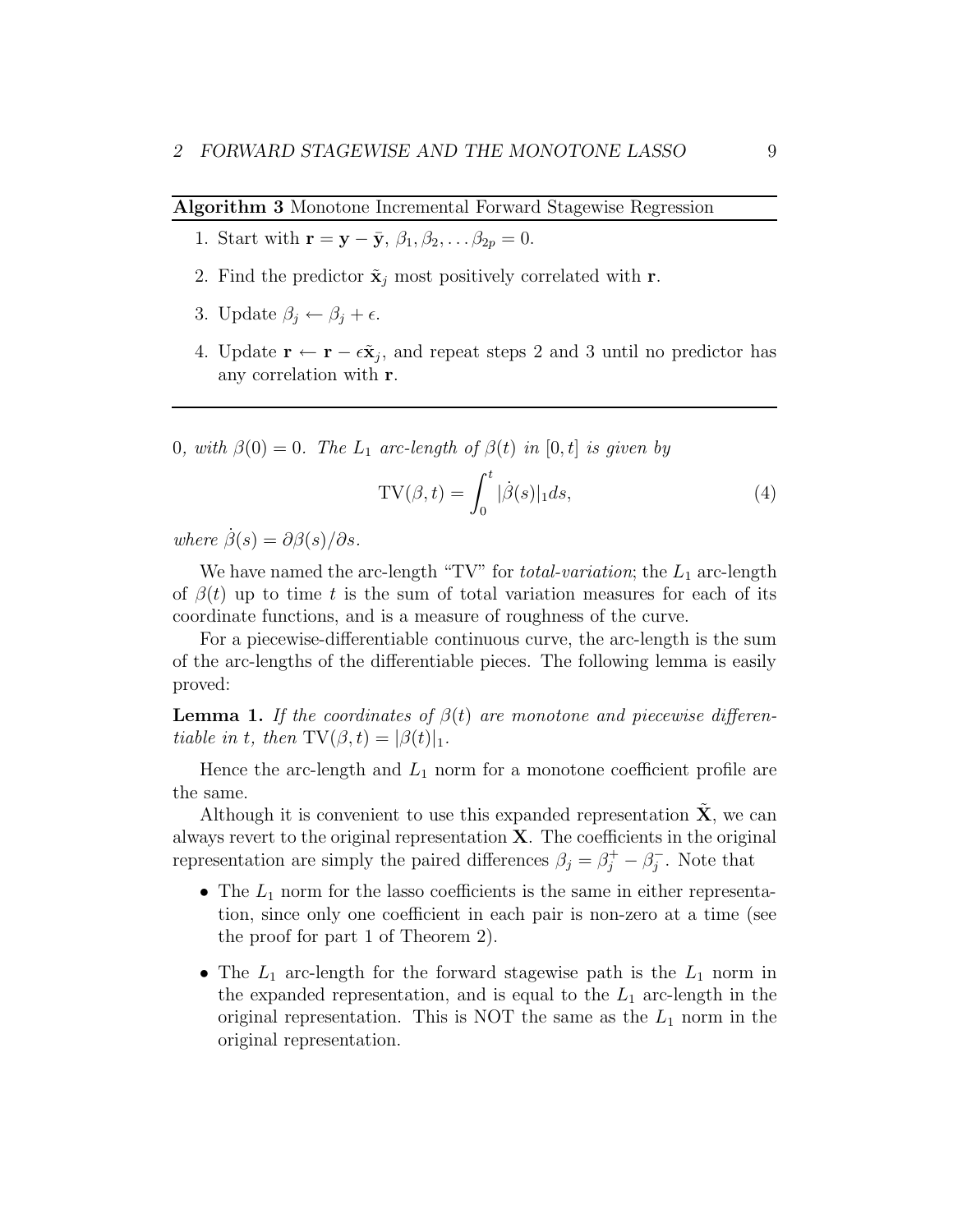The lasso path for squared-error loss can be characterized at every point along the path as the solution to a convex optimization problem. Unfortunately, the monotonicity restriction of the forward stagewise algorithm appears to preclude such a succinct characterization. Alternatively, we show that the lasso path is the solution to a differential equation, which characterizes the path in terms of a series of optimal moves. We then show that forward stagewise path is the solution to a closely related differential equation, which restricts these optimal moves to be monotone. In the remainder of this section:

- we characterize the forward stagewise path in terms of a sequence of monotone *moves*, and compare these moves to the less restrictive moves of the lasso (Theorem 2);
- this leads us to define the *monotone* lasso a path defined by a differential equation — with the derivatives giving the move directions from the current position (Definitions 2–3). The lasso can also be characterized as a solution to a related differential equation;
- we show that the monotone lasso is locally optimal in terms of arclength—it makes the optimal move per unit increase in arc-length of the coefficient profile. The lasso makes the optimal move per unit increase in the  $L_1$  norm of the coefficients (Theorem 3);
- We show that the forward stagewise algorithm computes the monotone lasso solution path, and hence shares its optimality properties. (Proposition 1).

We then generalize these results for other loss functions in Section 3.

**Theorem 2.** Let  $\beta^0 \in \mathbb{R}^{2p}$  be a point either on the lasso or forward stagewise path in the expanded-variable space, and let  $A$  be the active set of variables achieving the maximal correlation with the current residual  $\mathbf{r} = \mathbf{y} - \tilde{\mathbf{X}}\beta^0$ .

- 1. The lasso coefficients move in a direction given by the coefficients of the least squares fit of  $X_A$  on r.
- 2. The forward stagewise coefficients move in a direction given by the coefficients of the non-negative least squares fit of  $X_A$  on r.

In either case only the coefficients in  $A$  change, and this fixed direction is pursued until the first of the following events occurs: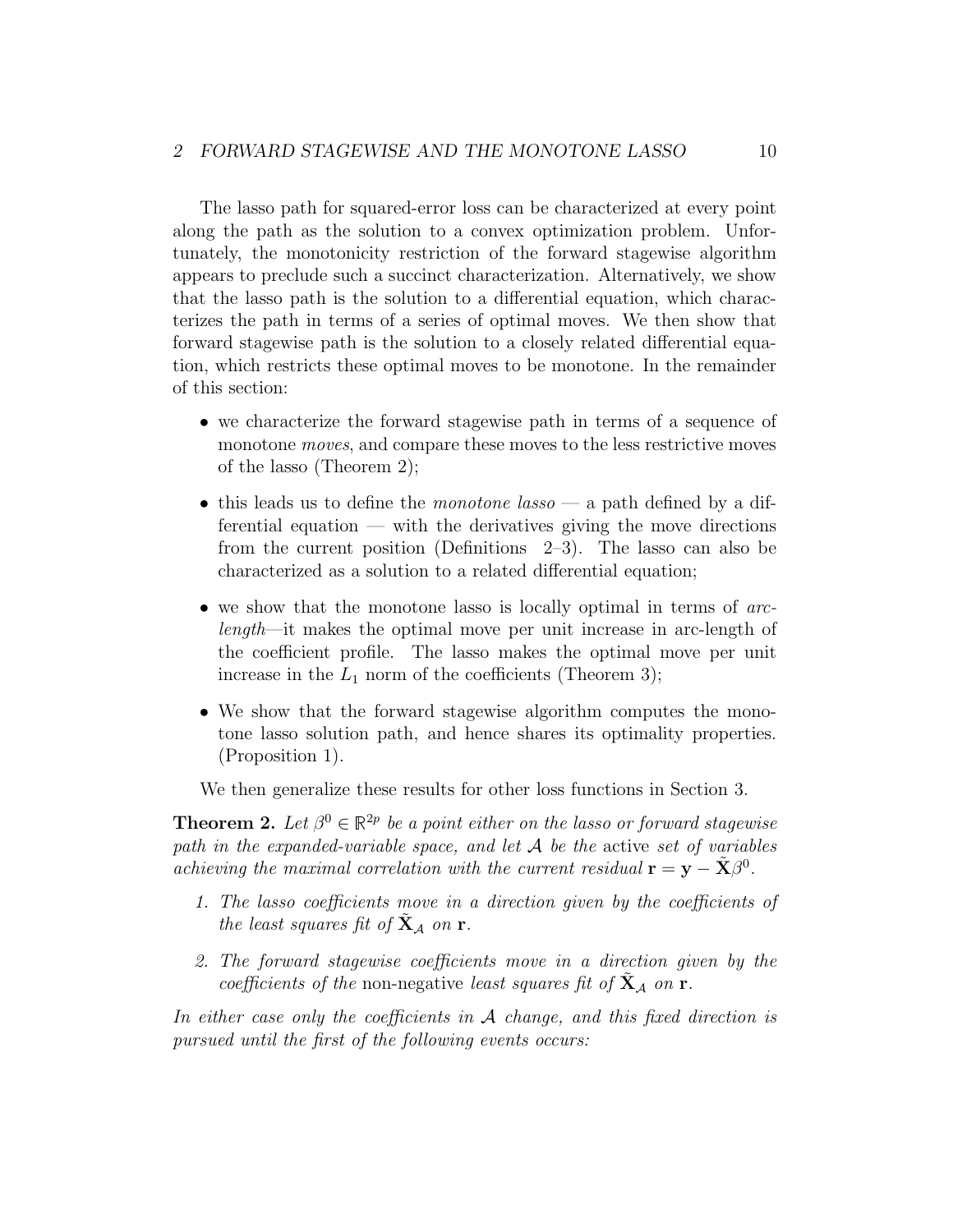- (a) a variable not in A attains the maximal correlation and joins  $A$ ;
- (b) The coefficient of a variable in the active set reaches 0, at which point it leaves A (lasso only);
- (c) the residuals match those of the unrestricted least squares fit.

When (a) or (b) occur, the direction is recomputed.

The proof of this theorem can be assembled from the results proved in Efron et al. (2004) (the lasso results also in Osborne et al. (2000) and Rosset & Zhu  $(2003)$ ). For convenience we give a simple proof in the appendix, using convex optimality conditions.

Theorem 2 leads us to define the monotone lasso as the solution to a differential equation, which is characterized in terms of its positive path derivatives. The  $FS_0$  algorithm computes this solution.

Theorem 2 is stated in terms of a point  $\beta^0$  on the Lasso/FS<sub>0</sub> paths. In fact these moves can be defined starting from any value  $\beta^0$ .

**Definition 2.** Let  $\beta \in \mathbb{R}^{2p}$  be any coefficient for a linear model in the expanded variable set, and let  $\mathbf{r} = \mathbf{y} - \tilde{\mathbf{X}}\beta$ . Let A be the active set of variables achieving maximal correlation with r.

1. The lasso move direction  $\rho_l(\beta) : \mathbb{R}^{2p} \to \mathbb{R}^{2p}$  is defined

$$
\rho_l(\beta) = \begin{cases} 0 & \text{if } \tilde{\mathbf{X}}^T \mathbf{r} = 0 \\ \theta / \sum_j \theta_j & \text{otherwise,} \end{cases}
$$
\n(5)

with  $\theta_j = 0$  except for  $j \in \mathcal{A}$ , where  $\theta_{\mathcal{A}}$  is the least squares coefficient of  $\mathbf r$  on  $\mathbf X_{\mathcal A}$ .

2. The monotone lasso move direction  $\rho_{ml}(\beta) : \mathbb{R}^{2p} \to \mathbb{R}^{2p}$  is defined

$$
\rho_{ml}(\beta) = \begin{cases} 0 & \text{if } \tilde{\mathbf{X}}^T \mathbf{r} = 0 \\ \theta / \sum_j \theta_j & \text{otherwise,} \end{cases}
$$
 (6)

with  $\theta_i = 0$  except for  $j \in \mathcal{A}$ , where  $\theta_{\mathcal{A}}$  is the non-negative least squares coefficient of  $\mathbf{r}$  on  $\mathbf{X}_{\mathcal{A}}$ .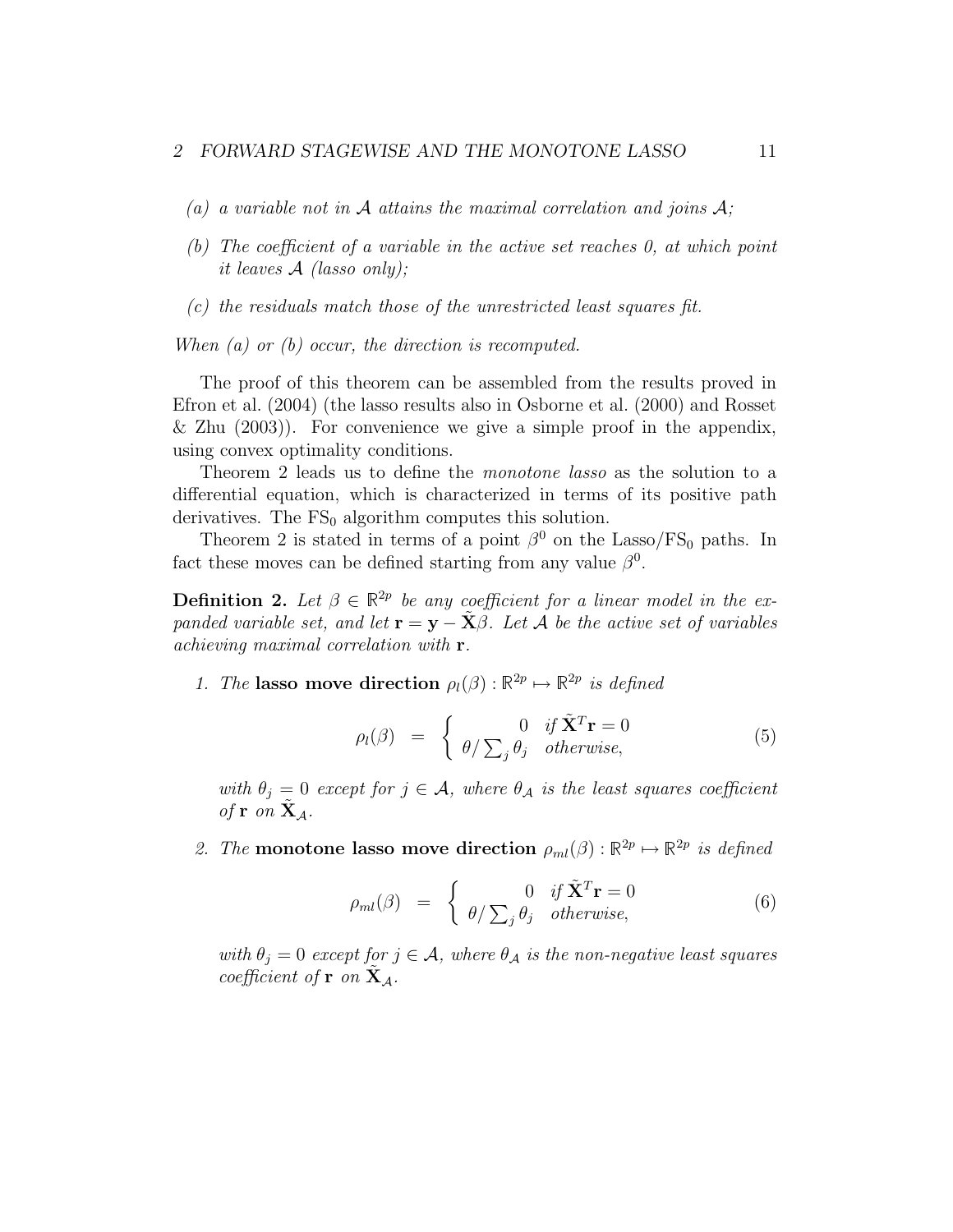The normalizations in (5) and (6) are not essential, but turn out to be convenient when we parametrize the coefficient paths later in this section.

Figure 3 shows the residual-sum-of-squares (RSS) curves for the Lasso and Forward Stagewise algorithms, applied to our simulation example. It appears in this example that Lasso decreases RSS most rapidly as a function of the  $L_1$  norm of the coefficients  $||\beta(t)||_1$ , while Forward Stagewise wins in terms of  $L_1$  arc-length. It turns out that this is always the case, and is a characterization of the local optimality for each of the procedures.



Figure 3: The RSS for our simulation example, as a function of the  $L_1$  norm (left panel) and arc length (right panel) of the coefficient paths for Lasso, Forward Stagewise, and Least Angle Regression.

**Theorem 3.** Let  $\beta^0 \in \mathbb{R}^{2p}$  be a coefficient vector in the expanded-variable space. Then the Lasso/Monotone Lasso move directions defined in Definition 2 are optimal in the sense that

- 1. A lasso move decreases the residual sum of squares at the optimal quadratic rate with respect to the  $L_1$  coefficient norm;
- 2. A monotone-lasso move decreases the residual sum of squares at the optimal quadratic rate with respect to the coefficient  $L_1$  arc-length.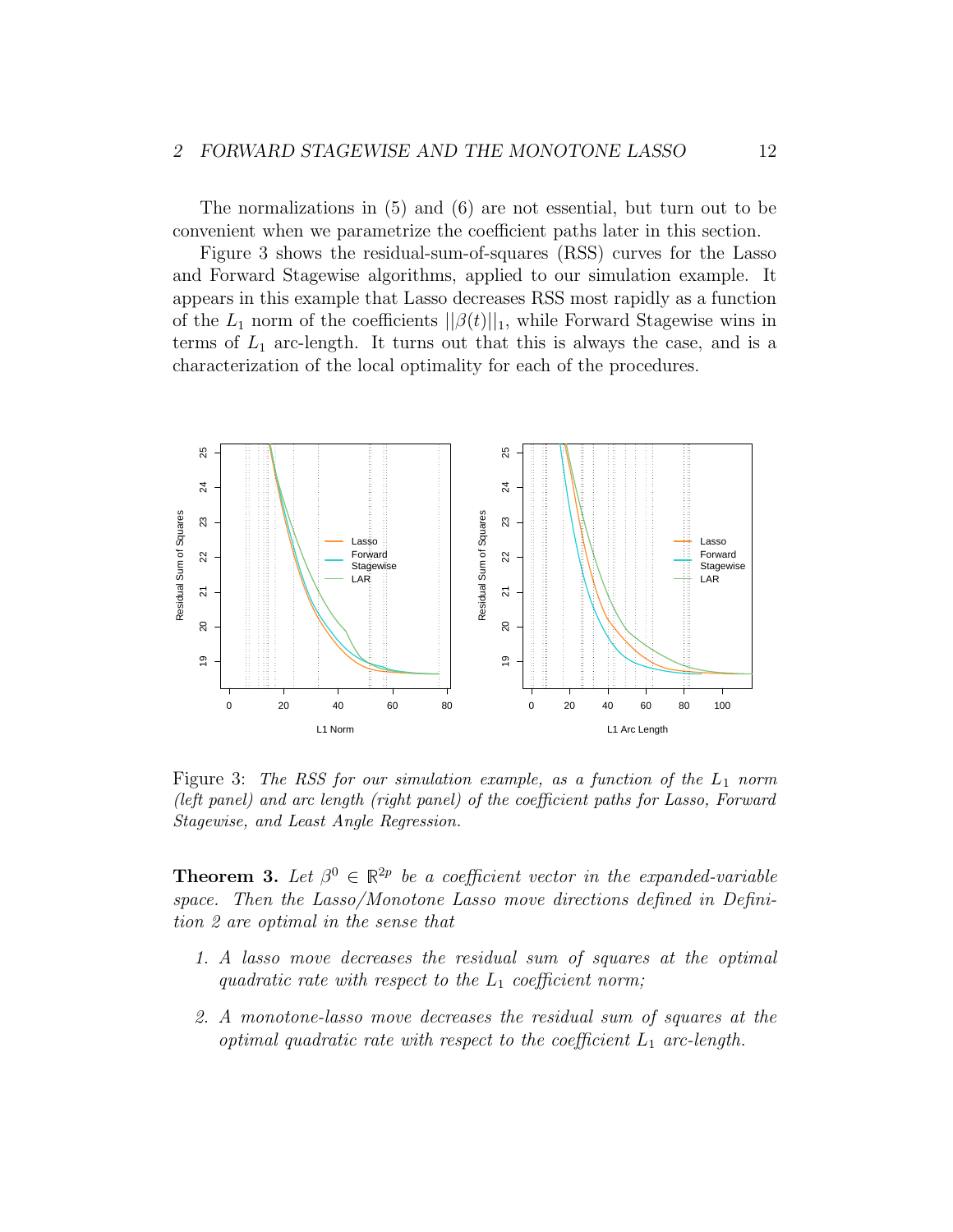There is some intuition in this distinction when we think of forward stagewise as a form of boosting. There we pay a cost in terms of effort for any move we make (number of trees), which is captured by arc-length. With the lasso we get rewarded for decreasing a coefficient towards zero. The monotonicity constraint also results in much smoother coefficient profiles, and hence shorter arc-lengths.

Our proof follows closely the material in Section 6 of Efron et al. (2004). Since the directions are fixed while  $A$  is fixed, the paths are piecewise linear, and hence the residual-sum-of-squares curves are piecewise quadratic.

*Proof: Lasso.* Consider a move in direction d from  $\beta^0$  :  $\beta^0 + \gamma \cdot d$ . Define

$$
R(\gamma) = ||\mathbf{y} - \tilde{\mathbf{X}}(\beta^0 + \gamma \cdot d)||^2; \tag{7}
$$

$$
T(\gamma) = (\beta^0 + \gamma \cdot d)^T 1. \tag{8}
$$

Assuming  $d_j > 0$  when  $\beta_j = 0$ ,  $T(\gamma)$  is the  $L_1$  norm of the changed coefficient. We then compute the path derivative

$$
U(\gamma) = \frac{\partial R}{\partial T} = \frac{\partial R(\gamma)}{\partial \gamma} / \frac{\partial T(\gamma)}{\partial \gamma}
$$
(9)

$$
= -2 \frac{d^T \tilde{\mathbf{X}}^T \left( \mathbf{y} - \tilde{\mathbf{X}} (\beta^0 + \gamma \cdot d) \right)}{d^T 1}.
$$
 (10)

$$
U(\gamma)|_{\gamma=0} = -2 \frac{d^T \tilde{\mathbf{X}}^T \mathbf{y}}{d^T 1}.
$$
\n(11)

Since  $\tilde{\mathbf{x}}_j^T \mathbf{y} = C$  for all  $j \in \mathcal{A}$ , the maximal-correlation active set, this derivative is minimized by allowing only those elements  $d_i$  with  $j \in \mathcal{A}$  to be nonzero. For any such  $d = d_{\mathcal{A}}$ , the derivative is  $U(0) = -2C$ . Among these, we seek the  $d_{\mathcal{A}}$  with smallest Hessian.

$$
\frac{\partial^2 R}{\partial T^2} = \frac{\partial U}{\partial T} = \frac{\partial U}{\partial \gamma} / \frac{\partial T}{\partial \gamma} \n= 2 \frac{d_A^T \tilde{\mathbf{X}}_A^T \tilde{\mathbf{X}}_A d_A}{(d_A^T)^2}
$$
\n(12)

Minimizing this Rayleigh-quotient is equivalent to minimizing

$$
d_{\mathcal{A}}^T \tilde{\mathbf{X}}_{\mathcal{A}}^T \tilde{\mathbf{X}}_{\mathcal{A}} d_{\mathcal{A}} \quad \text{subject to } d_{\mathcal{A}}^T \mathbf{1} = 1.
$$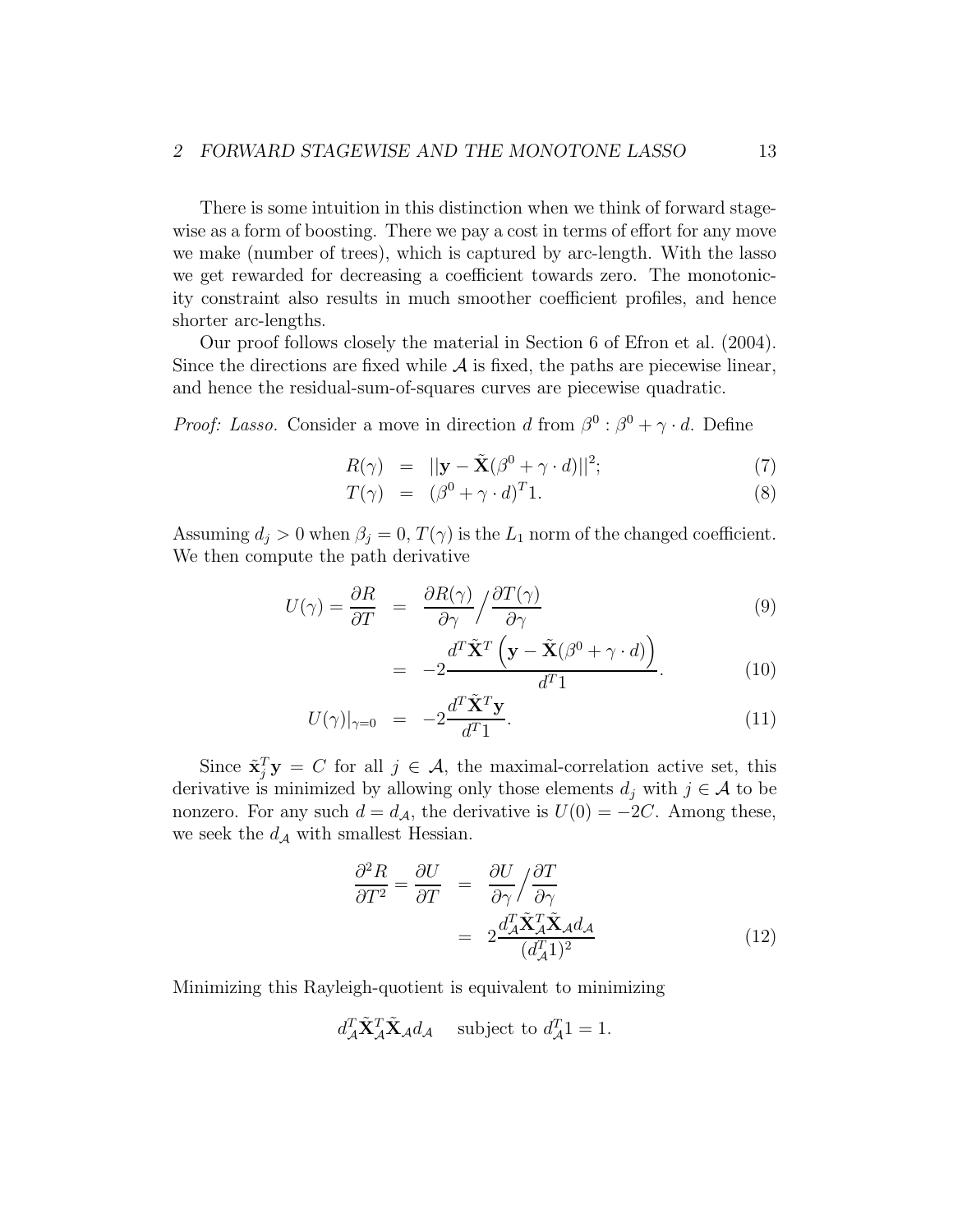It is straightforward to show that the solution is given by  $d_A \propto (\tilde{\mathbf{X}}_A^T \tilde{\mathbf{X}}_A)^{-1} \mathbf{1}$ . But since  $\tilde{\mathbf{X}}_{A}^{t} \mathbf{r} = C \cdot \mathbf{1}$ , this is equivalent to the lasso move.

Hence the sequence of Lasso moves result in an optimal piecewise-quadratic RSS drop-off curve as a function of  $L_1$  norm.

#### Proof: Monotone Lasso.

The  $L_1$ -arc-length of the path  $\beta^0 + \gamma \cdot d$  is easily seen to be

$$
L(\gamma) = \gamma ||d||_1. \tag{13}
$$

Similar to (9), we get

$$
V(\gamma) = \frac{\partial R}{\partial L} = \frac{\partial R(\gamma)}{\partial \gamma} / \frac{\partial L(\gamma)}{\partial \gamma}
$$
(14)

$$
= -2 \frac{d^T \tilde{\mathbf{X}}^T (\mathbf{y} - \tilde{\mathbf{X}} (\beta + \gamma \cdot d)}{||d||_1}.
$$
 (15)

$$
V(\gamma)|_{\gamma=0} = -2 \frac{d^T \tilde{\mathbf{X}}^T \mathbf{y}}{||d||_1}.
$$
 (16)

This is minimized by selecting  $d_j \geq 0$  for  $j \in \mathcal{A}$ , again with minimizing value −2C. The Hessian is

$$
\frac{\partial^2 R}{\partial L^2} = \frac{\partial V}{\partial \gamma} / \frac{\partial L}{\partial \gamma} \n= 2 \frac{d_A^T \tilde{\mathbf{X}}_A^T \tilde{\mathbf{X}}_A d_A}{||d||_1^2},
$$
\n(17)

which we would like to minimize subject to  $d_j \geq 0$ . This is equivalent to the optimization problem

$$
\min_{d} d^{T} \tilde{\mathbf{X}}_{\mathcal{A}}^{T} \tilde{\mathbf{X}}_{\mathcal{A}} d \quad \text{subject to } d_{j} \ge 0, \ \sum_{j \in \mathcal{A}} d_{j} = 1. \tag{18}
$$

It is straightforward to show via the KKT conditions that the solution is identical to the solution for  $\rho$  in (52) in the appendix, which is the direction of the forward-stagewise move.  $\Box$ 

The graphs in Figure 3 suggest that the gap is bigger as a function of arc-length than norm. This is in fact the case, as can be seen in the proof of Theorem 3. As a function of norm, starting from the same point, the downward gradient is the same for both Lasso and  $FS_0$ , but the Hessian is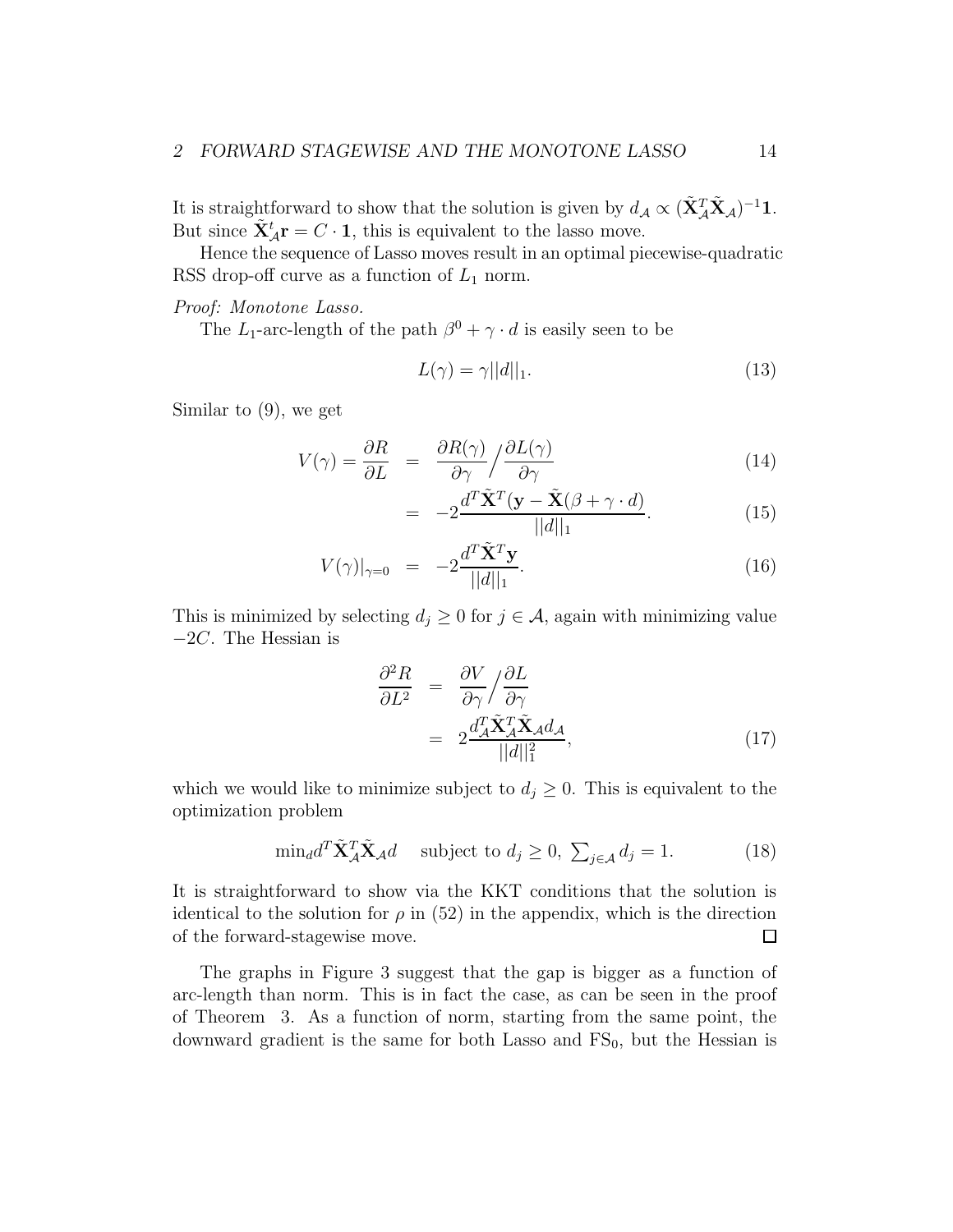smaller for Lasso. As a function of arc-length, the gradient for Lasso can be larger than for  $FS_0$ , if some of the  $d_i$  are negative.

Armed with the lasso and monotone lasso move directions from definition 2, we can now characterize paths as solutions to differential equations.

**Definition 3.** The monotone lasso coefficient path  $\beta(\ell)$  for a dataset  $\tilde{\mathbf{X}} =$  ${X, -X}$  is the solution to the differential equation

$$
\frac{\partial \beta}{\partial \ell} = \rho_{ml}(\beta(\ell)),\tag{19}
$$

with initial condition  $\beta(0) = 0$ .

Because the directions  $\rho_{ml}(\beta)$  in (6) are standardized to have unit  $L_1$ norm, the solution curve is *unit*  $L_1$ -speed, and hence is parametrized by  $L_1$ arc length.

In order to solve (19), we need to track the entire path; this solution is provided by the forward-stagewise algorithm.

**Proposition 1.** The forward-stagewise algorithm for a dataset  $X = \{X, -X\}$ and square-error loss computes the monotone lasso path  $\beta(\ell)$ ; it starts at 0, and then increments the coefficients continuously according to the monotone lasso moves (6). Specifically

**Initialize** Set  $\beta(0) = 0$ ,  $\ell_0 = 0$ , and  $\rho_0 = \rho_{ml}(0)$ , with corresponding active set  $\mathcal{A}_0$ .

For  $j = 0, 1, 2, \ldots$ 

- 1. Let  $\beta(\ell) = \beta(\ell_j) + (\ell \ell_j) \cdot \rho_j$ ,  $\ell \in [\ell_j, \ell_{j+1}]$ , where  $\ell_{j+1}$  is the value of  $\ell > \ell_j$  at which  $\mathcal{A}_j$  changes to  $\mathcal{A}_{j+1}$ .
- 2. Compute  $\rho_{i+1} = \rho_{ml}(\beta(\ell_{i+1})).$
- 3. If  $\rho_{i+1} = 0$  exit, and  $\beta(\ell)$  is defined on [0, L], with  $L = \ell_{i+1}$ .

We can characterize the lasso path in a similar fashion.

**Proposition 2.** The lasso coefficient path  $\beta(\ell)$  for a dataset  $\tilde{\mathbf{X}} = {\mathbf{X}, -\mathbf{X}}$ is the solution to the differential equation

$$
\frac{\partial \beta}{\partial \ell} = \rho_l(\beta(\ell)),\tag{20}
$$

with initial condition  $\beta(0) = 0$ .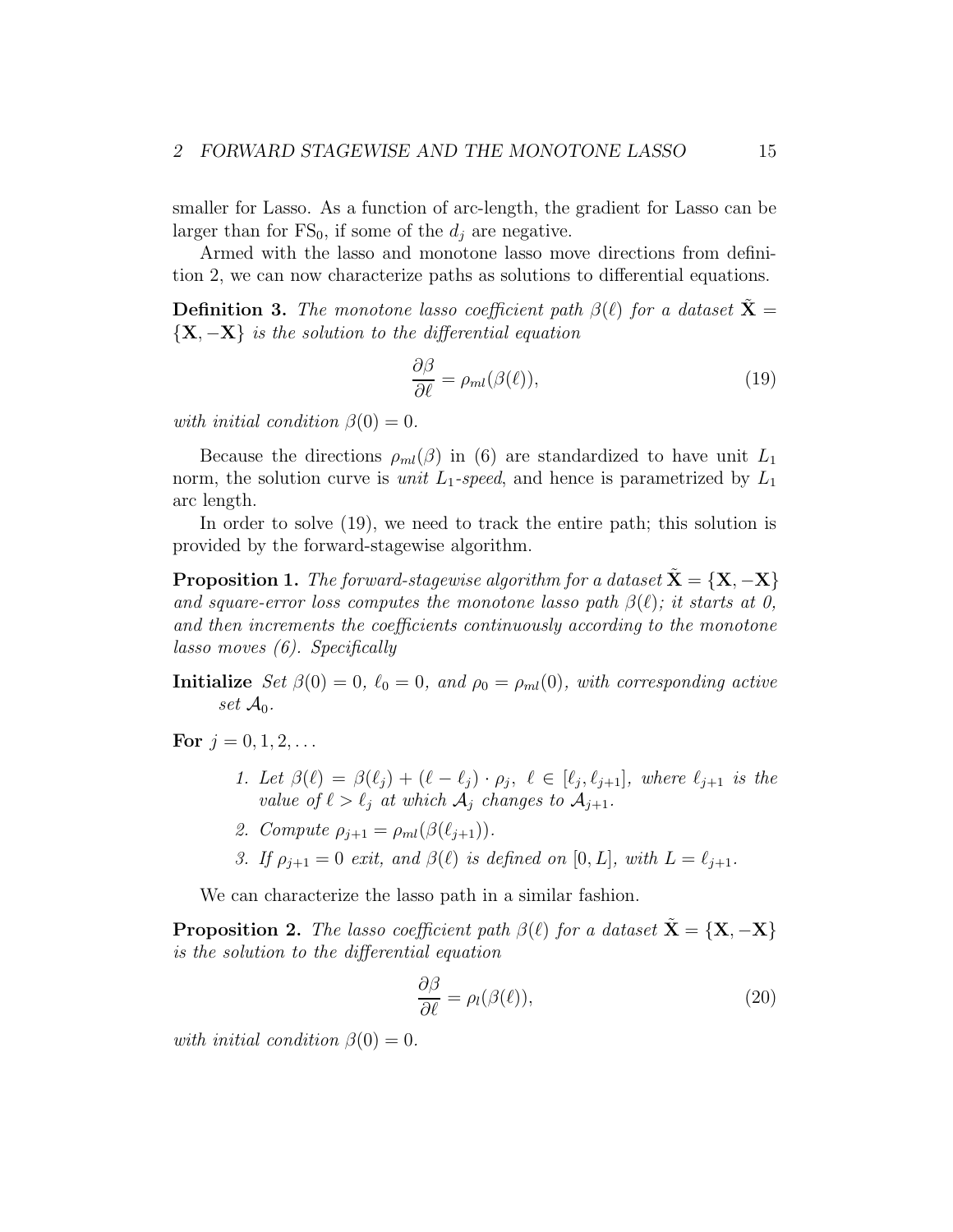In this case (since the coefficients are non-negative), it can be shown that the normalization in (5) guarantees that the solution path is parametrized by  $L_1$  norm.

The characterizations above draw on the similarities between the lasso and monotone lasso. There are, however, some shortcomings with our analysis of the monotone lasso:

- We can define a lasso solution explicitly at any given point on the path, as the solution to an optimization problem (2); we are unable to do this for the monotone lasso.
- When  $p \leq n$ , both the lasso and monotone-lasso paths end in the unrestricted least-squares solution. When  $p > n$ , any least squares solution has zero residuals, with infinitely many solution coefficients  $\beta$ . The lasso path leads to the unique zero-residual solution having minimum  $L_1$  norm. By construction the monotone lasso path also produces a unique zero-residual solution in these circumstances, but we are unable to characterize it.

# 3 Forward Stagewise for General Convex Loss Functions

Gradient boosting (Friedman 2001, Hastie et al. 2001) is often used with loss functions other than squared error; typical candidates are the binomial log-likelihood or the "Adaboost" loss for binary classification problems. Our linear-model simplification is also applicable there. As a concrete example, consider the linear logistic regression model in the expanded space:

$$
\log \frac{\Pr(y=1|\tilde{x})}{\Pr(y=0|\tilde{x})} = \tilde{x}^T \beta \tag{21}
$$

$$
= \eta(\tilde{x}). \tag{22}
$$

The negative of the binomial log-likelihhod is given by

$$
L(\beta) = -\sum_{i=1}^{n} \left[ y_i \log p_i + (1 - y_i) \log(1 - p_i) \right],
$$
 (23)

where

$$
p_i = \frac{e^{\tilde{x}_i^T \beta}}{1 + e^{\tilde{x}_i^T \beta}}.\tag{24}
$$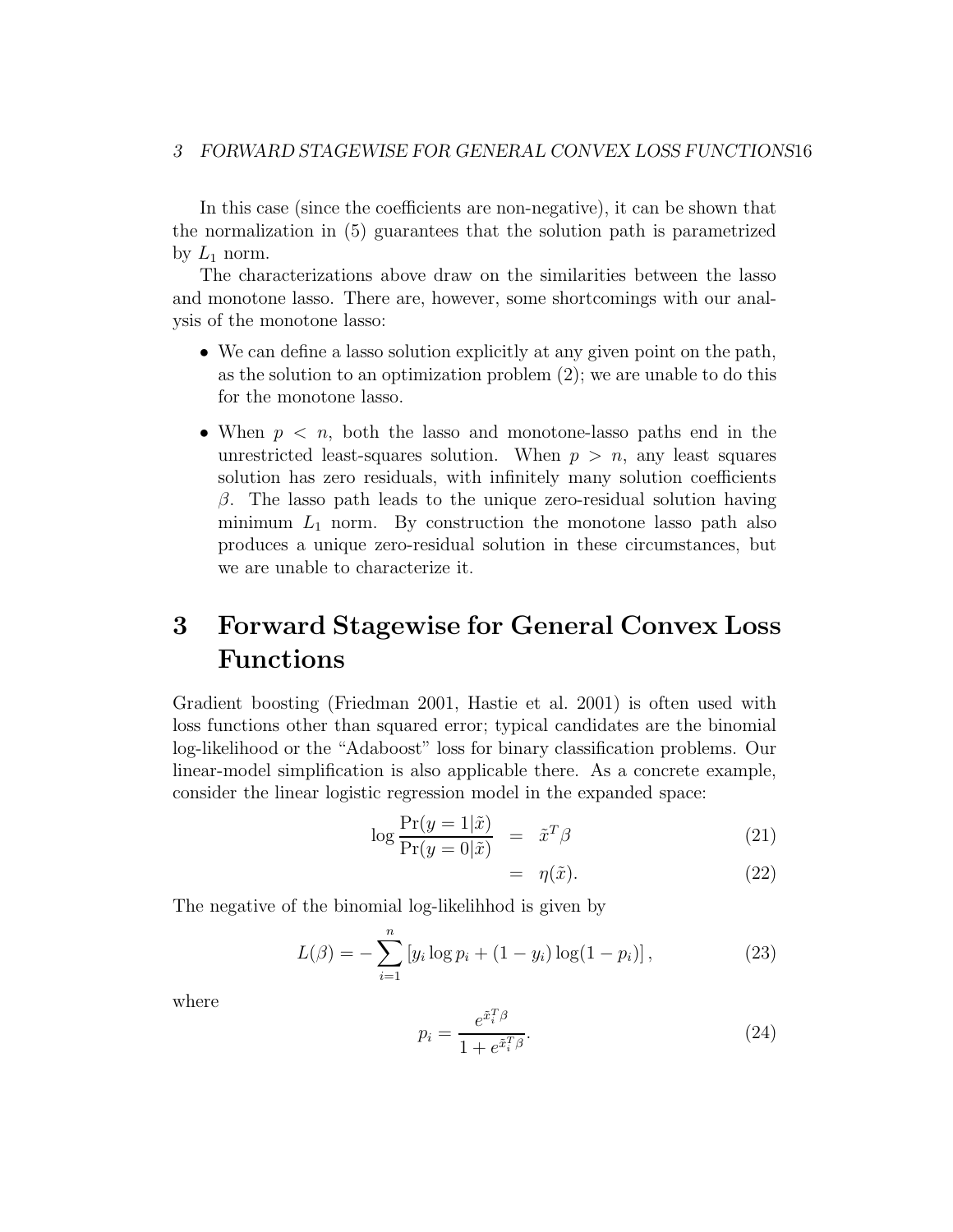More generally, consider the case where we have a linear model  $\eta(\tilde{x}) = \tilde{x}^T \beta$ , and a loss function of the form

$$
L(\beta) = \sum_{i=1}^{n} l(y_i, \eta(\tilde{x}^T \beta)).
$$
\n(25)

The analog of Algorithm 3 for this general case is given in Algorithm 4.

Algorithm 4 Generalized Monotone Incremental Forward Stagewise Regression

- 1. Start with  $\beta_1, \beta_2, \ldots \beta_{2p} = 0$ .
- 2. Find the predictor  $x_j$  with largest negative gradient element  $-\partial L/\partial \beta_j$ , evaluated at the current predictor  $\eta$ .
- 3. Update  $\beta_j \leftarrow \beta_j + \epsilon$ .
- 4. Update the predictors  $\eta(x_i) = \tilde{x}_i^T \beta$ , and repeat steps 2 and 3 many times

For the binomial case, the negative gradient in step 2. is  $-\partial L/\partial \beta_j =$  $\tilde{\mathbf{x}}_j^T(\mathbf{y}-\mathbf{p})$ , where y is the 0/1 response vector, and p the vector of fitted probabilities.

We can apply the same logic used in Forward Stagewise with squared error loss in this situation, by using a quadratic approximation to the loss at the current  $\beta^0$ :

$$
L(\beta) \approx L(\beta^0) + \frac{\partial L}{\partial \beta}\big|_0 (\beta - \beta^0) + \frac{1}{2} (\beta - \beta^0)^T \frac{\partial^2 L}{\partial \beta \partial \beta^T}\big|_0 (\beta - \beta^0). \tag{26}
$$

The two derivatives in this case are

$$
\frac{\partial L}{\partial \beta}\Big|_{0} = \tilde{\mathbf{X}}^{T} \mathbf{u}^{0}
$$
 (27)

$$
\frac{\partial^2 L}{\partial \beta \partial \beta^T}\Big|_0 = \tilde{\mathbf{X}}^T \mathbf{W}^0 \tilde{\mathbf{X}},\tag{28}
$$

where

$$
u_i^0 = \frac{\partial l(y_i, \eta)}{\partial \eta} \Big|_{\eta = \tilde{x}_i^T \beta^0},\tag{29}
$$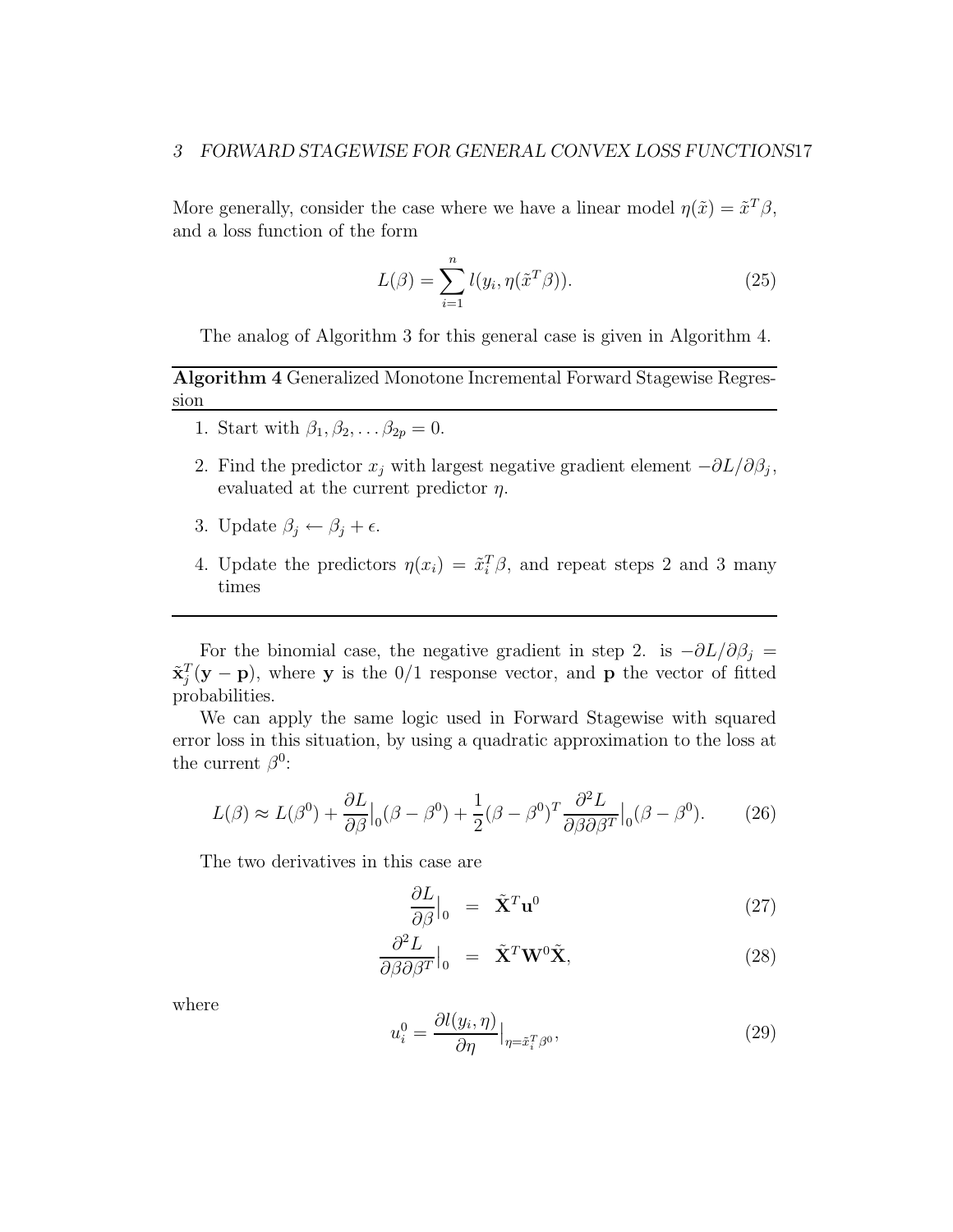#### 3 FORWARD STAGEWISE FOR GENERAL CONVEX LOSS FUNCTIONS18

and the diagonal matrix  $\mathbf{W}^0$  has entries

$$
W_{ii}^0 = \frac{\partial^2 l(y_i, \eta)}{\partial \eta^2} \Big|_{\eta = \tilde{x}_i^T \beta^0}.
$$
\n(30)

In the case of logistic regression  $W_{ii}^0 = p_i^0(1-p_i^0)$ , where  $p_i^0$  are the current probabilities, and  $u_i^0 = -(y_i - p_i^0)$ . Minimizing (26) gives the Newton update

$$
\delta = \beta - \beta^{0}
$$
  
= -(\tilde{\mathbf{X}}^{T} \mathbf{W}^{0} \tilde{\mathbf{X}})^{-1} \tilde{\mathbf{X}}^{T} \mathbf{u}^{0}, \qquad (31)

which can be expressed as the coefficients from a weighted least squares fit of  $\tilde{\mathbf{X}}$  on  $-\mathbf{W}^{0^{-1}}\mathbf{u}^0$ , with weights  $\mathbf{W}^0$ .

We are now ready to define our monotone lasso move for a general conxex loss.

**Definition 4.** The monotone lasso move direction  $\rho_{ml}(\beta, L)$  at a point  $\beta^0$ , with expanded data  $X$ , and with loss function  $L$  is:

- 1. Compute  $\tilde{\mathbf{X}}^T \mathbf{u}^0$ ; if all elements are zero, return  $\rho = 0$ .
- 2. Establish the active set A of indices for which  $-\tilde{\mathbf{x}}_j^T \mathbf{u}^0 = \max_{k=1}^{2p} -\tilde{\mathbf{x}}_k^T \mathbf{u}^0$ .
- 3. Let  $\hat{\delta}$  be the coefficients from a weighted, positive, least squares fit of  $\tilde{\mathbf{X}}_{\mathcal{A}}$  on  $-\mathbf{W}^{0-1}\mathbf{u}^0$ , with weights  $\mathbf{W}^0$ .
- 4. Define

$$
\rho_j = \begin{cases} \hat{\delta}_j / \sum_j \hat{\delta}_j & \text{if } j \in \mathcal{A} \\ 0 & \text{otherwise.} \end{cases}
$$
 (32)

It is easy to check that this definition coincides with the definition for squared-error loss. Unlike there, it will in general not be piecewise constant. We can expect it to be piecewise smooth, with breaks when the active sets change.

**Definition 5.** The monotone lasso coefficient path  $\beta(\ell)$  for a dataset  $\tilde{\mathbf{X}} =$  ${X, -X}$  and loss L is the solution to the differential equation

$$
\frac{\partial \beta}{\partial \ell} = \rho_{ml}(\beta(\ell), L), \tag{33}
$$

with initial condition  $\beta(0) = 0$ .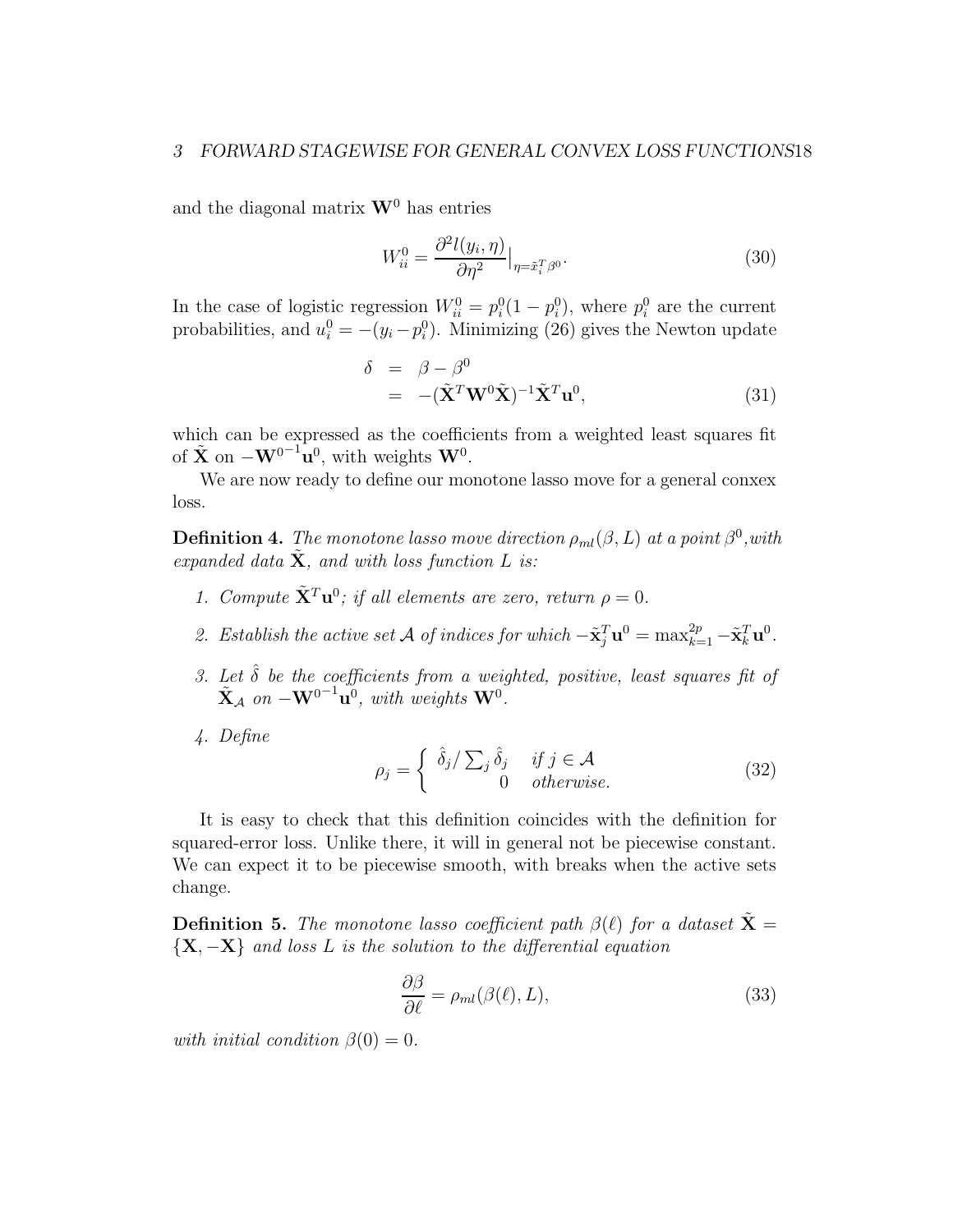#### 4 DISCUSSION OF CRITERIA 19

The definitions are exactly analogous for generalizations of the lasso.

Unlike for squared error loss, the solution paths are in general piecewise smooth (but nonlinear), and so efficient exact path algorithms are not available. Rosset (2005) show that as long as the loss function is quadratic, piecewise linear or a mixture of both, then the paths will be piecewise linear, and can be tracked.

For these general convex-loss lasso problems, lasso solutions are always available at any point along the path. Park & Hastie (2006) develop efficient algorithms for obtaining the lasso path for the generalized linear model family of loss functions (including logistic regression).

For the monotone lasso, as in the case of squared error loss, solutions are not available at specific points along the path (without explicitly computing the path). However, the situation is worse; in general exact algorithms are not available for tracking the path. Friedman & Popescu (2004) develop efficient  $\epsilon$ -stepping algorithms for finding forward-stagewise solutions for a variety of losses.

## 4 Discussion of Criteria

We saw in the top right panel of Figure 3 the residual sum of squares

$$
RSS(\ell) = \sum_{i} \left( y_i - \sum_{j} x_{ij} \beta_j(\ell) \right)^2
$$

for each of the three methods, as a function of their  $L_1$  arc-length  $\ell$ . The curve for the forward stagewise sequence always sits below the curves for the other two methods. We were able to show a local optimality for forward stagewise in Theorem 3.

We initially had thought that forward stagewise might enjoy a global optimality criterion like the lasso:

**Candidate criterion 1:** For each arc-length  $\ell$ , the forward stagewise coefficient  $\beta(\ell)$  minimizes  $RSS(\ell)$ .

This is true if the lasso paths are monotone, because then the two procedures coincide, as do  $L_1$  arc-length and  $L_1$  norm. But in general it is not the case.

**Lemma 4.** In general there does not exist a coefficient profile that for all  $\ell$ minimizes  $RSS(\ell)$  over the set of curves having  $L_1$  arc-length at most  $\ell$ .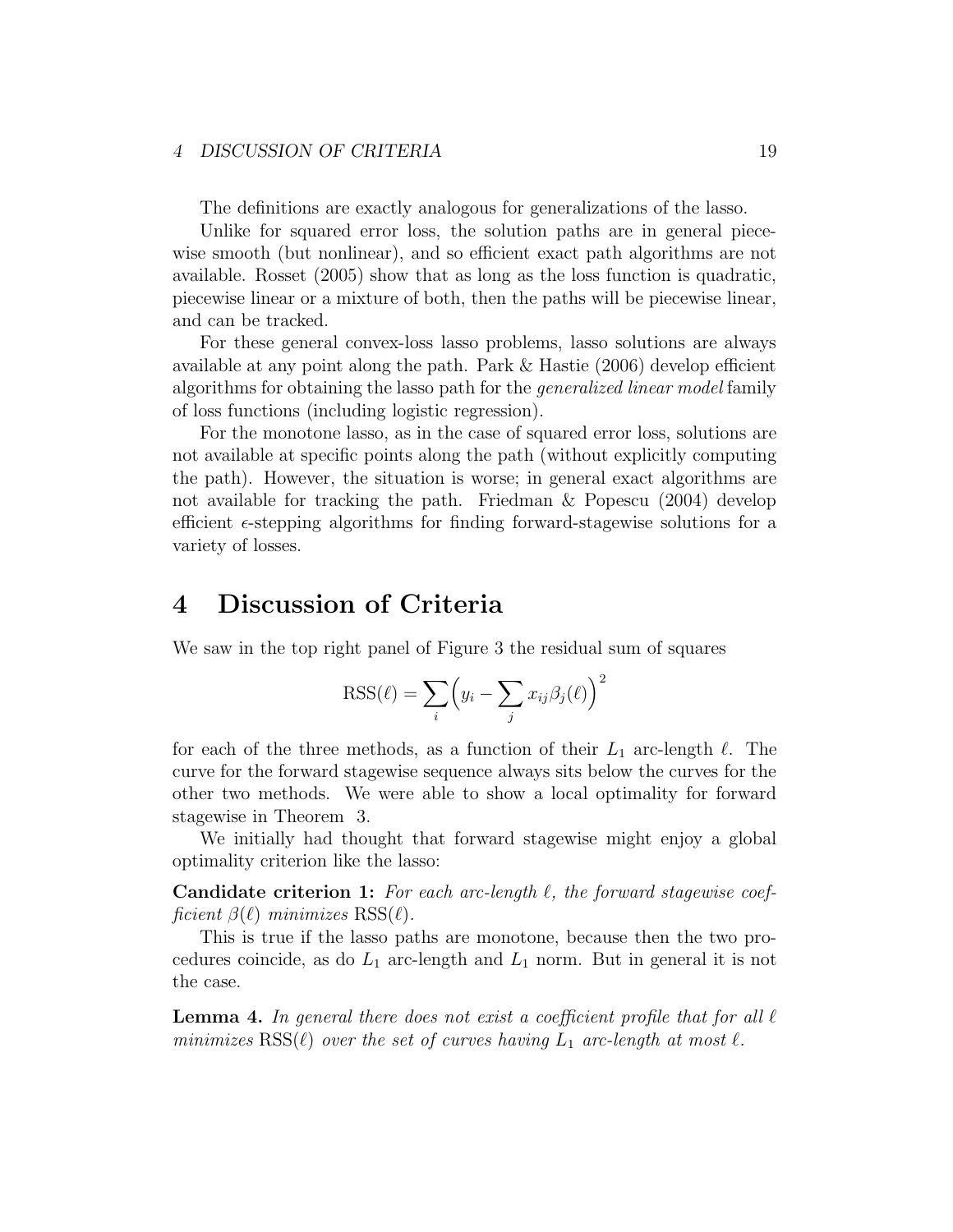#### 5 MONOTONICITY OF PROFILES 20

*Proof.* For any  $\ell$  construct the "unit speed" coefficient path from the origin to the lasso solution for that  $\ell$ . This has  $L_1$  arc-length and  $L_1$  norm equal to  $\ell$ , and hence has the minimum value of  $RSS(\ell)$  over all curves having  $L_1$ arc-length  $\ell$ . Thus any solution to our problem must agree with the lasso solution for all  $\ell$ . From the right-hand panel of Figure 3, this is not the case when the lasso and forward stagewise profiles are different.  $\Box$ 

Other possible global formulations of the problem involve using the integrated loss.

Let

 $D_L^M \triangleq \{ \beta : [0, L] \to \mathbb{R}^{2p} : \beta(0) = 0, \mathrm{TV}(\beta, \ell) \le \ell, \ \forall \ell \le L, \ \beta_j(\ell)$  non-decreasing  $\},$ 

the set of monotone functions having arc-length at most  $\ell$  up to the point  $\ell$ , for all  $\ell \leq L$ . Since the class is monotone, the arc-length is the  $L_1$  norm, so we are asking for a monotone path that simultaneusly solves a sequence of lasso problems, subject to that constraint.

Candidate criterion 2: The forward stagewise algorithm minimizes the integrated residual sum of squares:

$$
\tilde{\beta}(L) = \operatorname{argmin}_{\beta \in D_L^M} \int_0^L \sum_i \left( y_i - \sum_j \tilde{x}_{ij} \beta_j(\ell) \right)^2 d\ell \tag{34}
$$

As the integrated loss is a continuous, strictly convex functional on  $D_L^M$ , there exists a unique optimal path that solves (34). However it turns out that the forward stagewise solution is not always the optimal path.

We computed the exact solution to (34) for our simulation example, at a discretized sequence of 40 values for arc-length. Figure 4 compares the results with the forward stagewise solution at these same points. We compute for each the cumulative mean RSS, and plot their difference (exact– $FS_0$ ). In keeping with its greedy nature,  $FS_0$  initially wins, only to be overtaken by the exact procedure. Hence  $FS_0$  does not optimize this criterion.

## 5 Monotonicity of profiles

We have yet to say how the example of Figure 1 was generated. The data was generated from the model  $Y = \frac{\sin(6X)}{1 + X} + \frac{Z}{4}$ , with X taking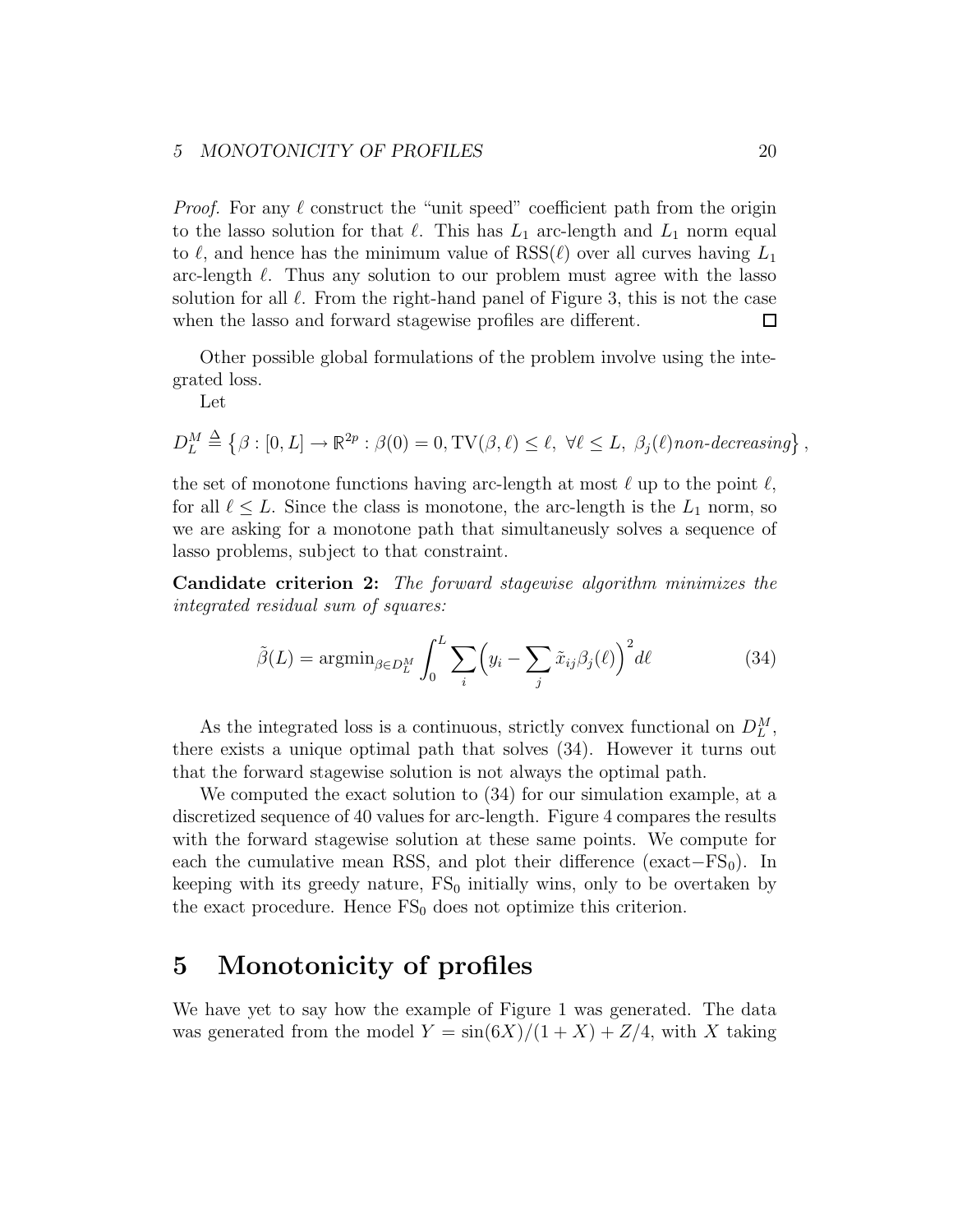

Figure 4: A simulation example provides a counter example to candidate 2. Shown is the difference between mean cumulative RSS for the exact solution to criterion 2 and forward stagewise (the former computed on a discretized set of 40 values for arc-length). Initially forward stagewise wins, only to be overtaken by the exact solution.

300 equally spaced values in [0, 1] and  $Z \sim N(0, 1)$ . The 10 predictors were piecewise linear basis functions  $(x - t) \cdot I(x > t)$ , for each of the knots  $t = 0.0, 0.1, 0.2, \ldots, 0.9$ . Figure 5 shows the successive approximations to  $\sin(6x)/(1+x)$  by the different methods, for five equally spaced solutions along their paths. The last column of Figure 5 uses piecewise constant basis functions  $I(X > t_j)$  in place of the piecewise linear ones  $(x - t_j) \cdot I(x > t_j)$ . Figure 6 shows their coefficient profiles. Notice that all profiles are  $t_i$ ). Figure 6 shows their coefficient profiles. monotone (non-decreasing or non-increasing) and hence the profiles for all three algorithms coincide.

The fact that they are the same under monotonicity is not a coincidence, and follows from their definitions. In that case there are no zero-crossing events, and then LAR and lasso coincide. In addition, monotonicity means that positive coefficients are never decreased and vice-versa, hence the nonnegative least squares move in the forward stagewise procedure is the same as the least squares move in LAR.

Hence it is useful to characterize situations in which the coefficients profiles are monotone. Let X denote the  $N \times p$  matrix of standardized predictors, and let  $X_A$  denote a subset of the columns of  $X$ , each multiplied by a set of arbitrary signs  $s_1, s_2, \ldots s_{|A|}$ . Finally, let  $S_A$  be a diagonal matrix of the  $s_j$ values. The results of Efron et al. (2004) show that a necessary and sufficient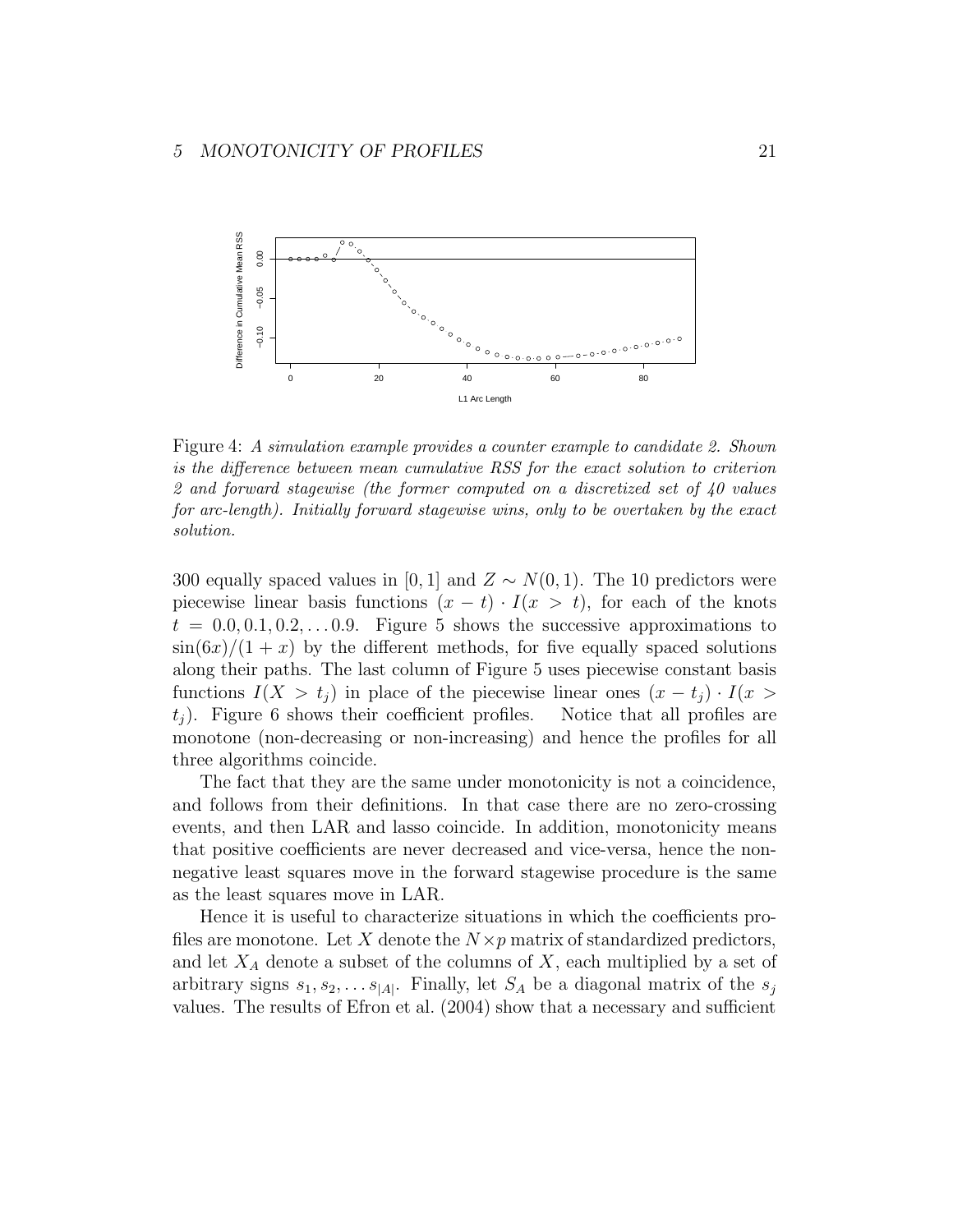### 5 MONOTONICITY OF PROFILES 22



Figure 5: Successive approximations to  $\sin(6x)/(1+x)$  for five equally spaced solutions along their paths, for the example of Figure 1. The first three columns use piecewise linear bases; the last column uses piecewise constant bases, and the three methods coincide.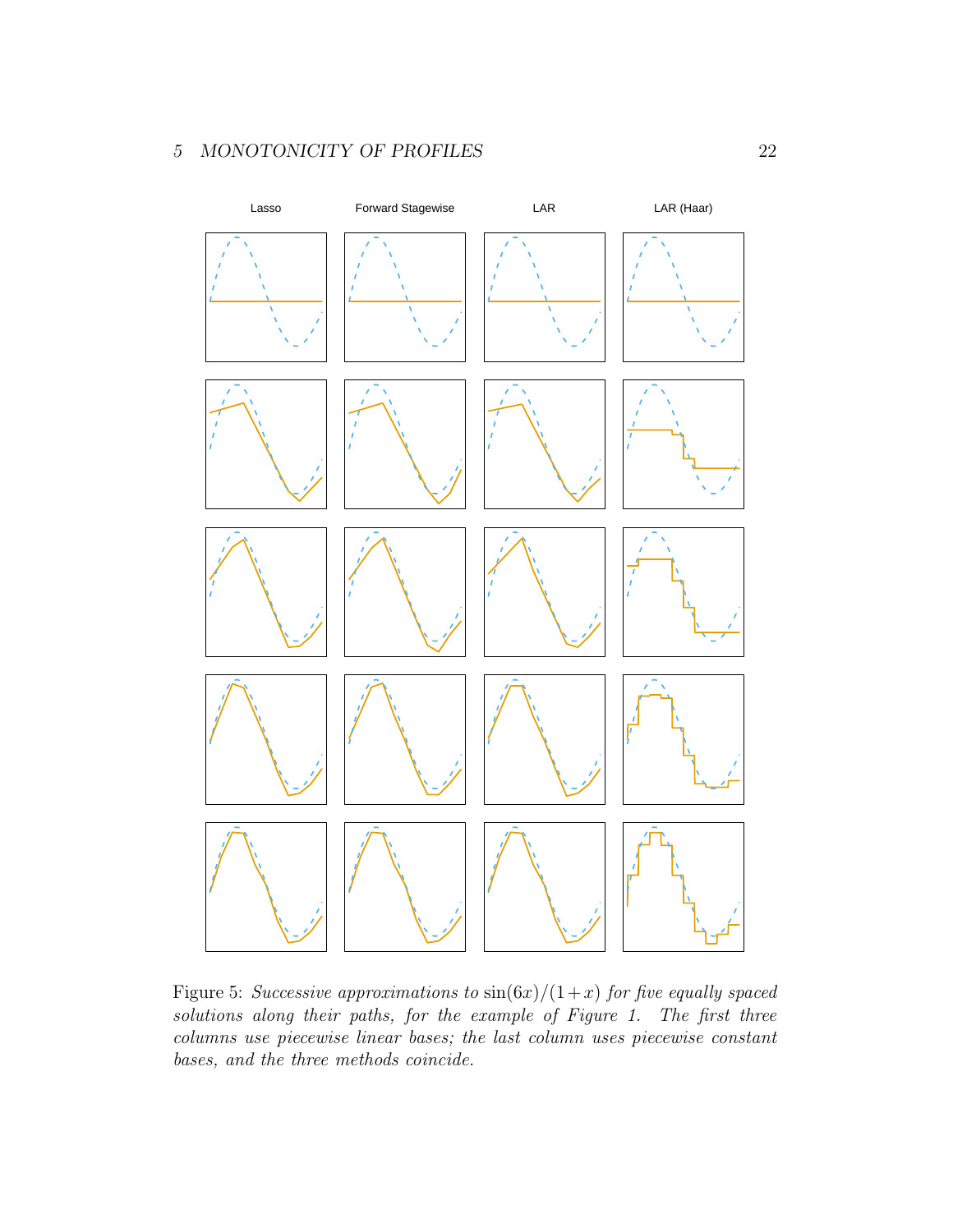

Figure 6: Coefficient profiles for the same data as Figure 1, except that we have used piecewise constant basis functions. The coefficients are monotone, and Lasso,  $FS_0$  and LAR coincide.

condition for every path to be monotone is

$$
S_A(X_A^T X_A)^{-1} S_A \mathbf{1} \ge 0 \tag{35}
$$

In other words, for all subsets of predictors and sign changes of those predictors, the inverse covariance matrix must be diagonally dominant [this means that each diagonal element is at least as big as the sum of the of the other elements in its row].

We prove the following theorem in the appendix.

Theorem 5. Condition (35) holds for piecewise constant bases, and hence the lasso,  $FS_0$  and LAR solutions coincide.

## 6 Lasso versus forward stagewise: which is better?

The current interest in the infinitesimal forward stagewise procedure is due to its connection to least squares boosting (see e.g. Hastie et al. (2001), chapter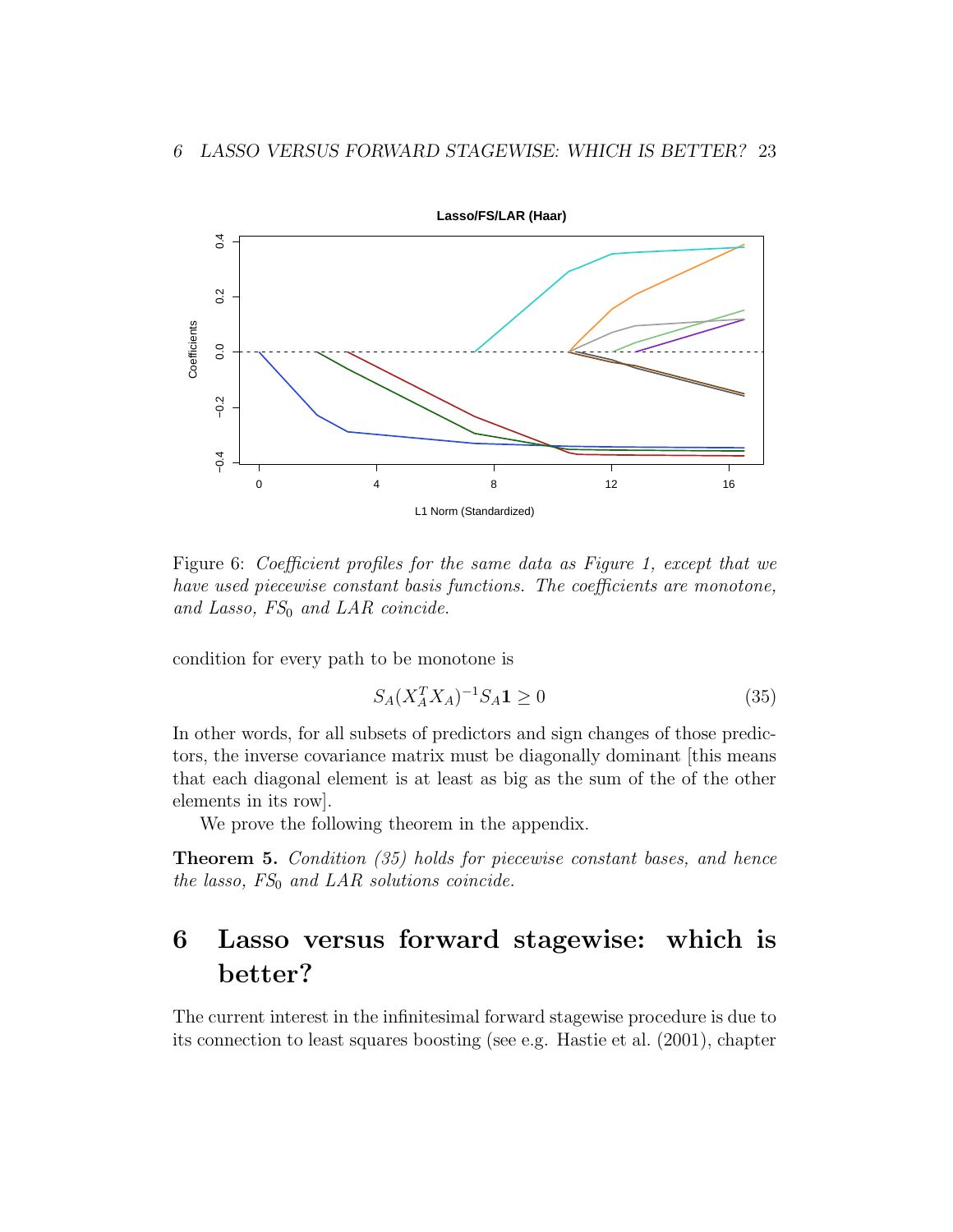10. ) Boosting is an adaptive regression procedure that builds a model as a sum of flexible pieces, such as regression trees. Hastie et al. (2001) view least squares boosting as a forward stagewise procedure applied to the set of all trees that can be induced on the data.

The results of this paper show that forward stagewise behaves like a monotone version of the lasso, and is locally optimal with regard to  $L_1$  arclength. This is in contrast to the lasso, which is less constrained.

This begs the question: with a large number of predictors, which algorithm is better? The monotone lasso will tend to slow down the search, not allowing the sudden changes of direction that can occur with the lasso. Is this a good thing?

To investigate this, we carried out a simulation study. The data consists of 60 measurements on each of 1000 (Gaussian) variables, strongly correlated  $(\rho = 0.95)$  in groups of 20. The true model has nonzero coefficients for 50 variables, one drawn from each group, and the coefficient values themselves are drawn from a standard Gaussian. Finally Gaussian noise is added, with a noise-to-signal ratio of 0.72.

The grouping of the variables is intended to mimic the correlations of nearby trees in boosting, and with the forward stagewise algorithm, this setup is intended as an idealized version of gradient boosting with shrinkage.

Figure 7 shows the coefficient paths for lasso and forward stagewise for a single realization from this model.

Here the coefficient profiles are similar only in the early stages of the paths. For the later stages, the forward stagewise paths are much smoother — in fact exactly monotone here — while those for the lasso fluctuate widely. This is due to the strong correlations among subsets of the variables.

The test-error performance of the two models is rather similar (figure 8), and they achieve about the same minimum. In the later stages forward stagewise takes longer to overfit, a likely consequence of the smoother paths.

We conclude that for problems with large numbers of correlated predictors, the forward stagewise procedure and its associated  $L_1$  arc-length criterion might be preferable to the lasso and  $L_1$  norm criterion. This suggests that for general boosting-type applications, the incremental forward stagewise algorithms which are currently used, might be preferable to algorithms that try to solve the equivalent lasso problem.

Acknowledgments: The authors thank Steven Boyd, Jerome Friedman, Saharon Rosset, Ben van Roy and Ji Zhu for helpful discussions. Hastie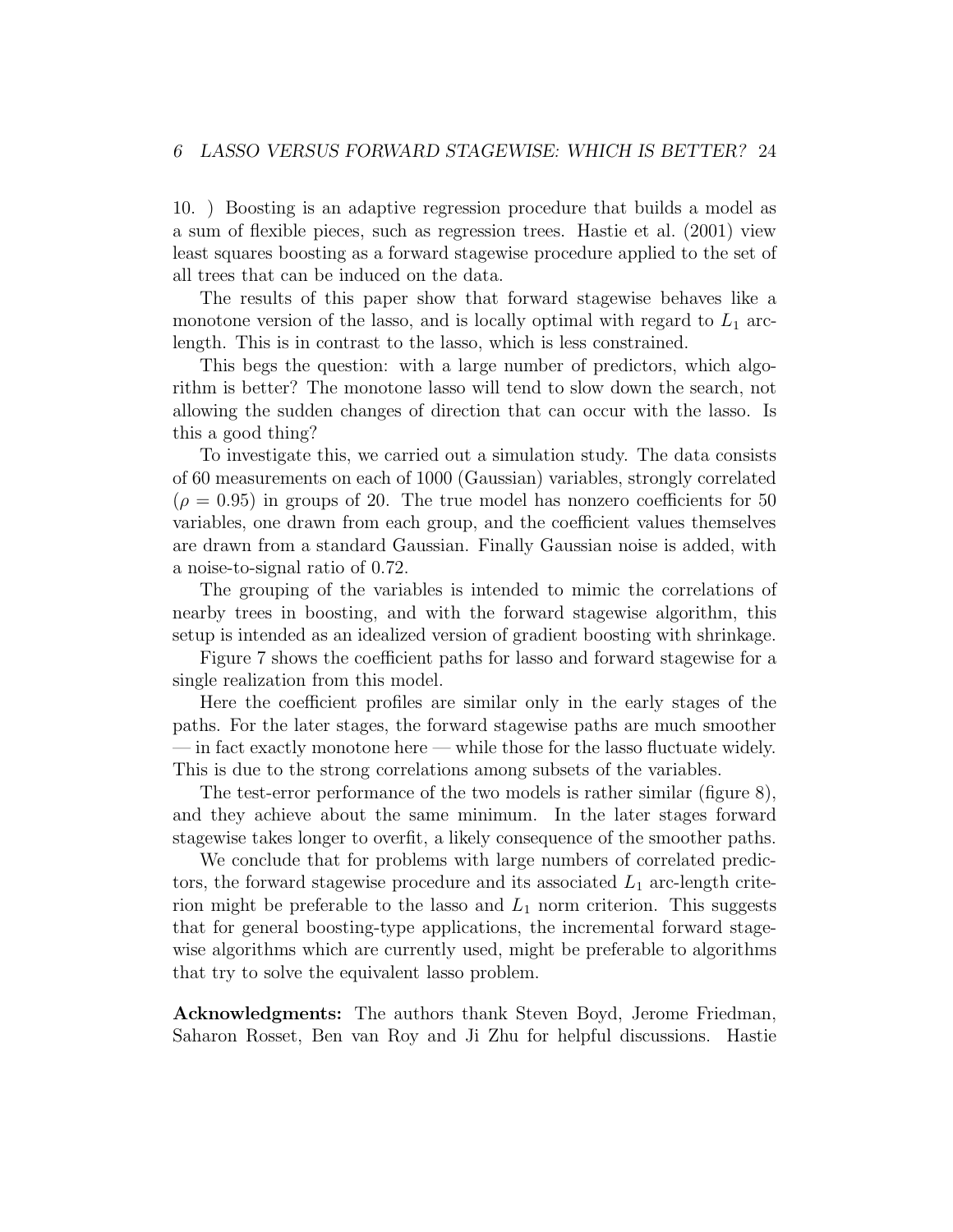

Figure 7: Comparison of lasso and forward stagewise paths on simulated regression data. The number of samples is 60 and the number of variables 1000. The forward-stagewise paths fluctuate less than those of lasso in the final stages of the algorithms.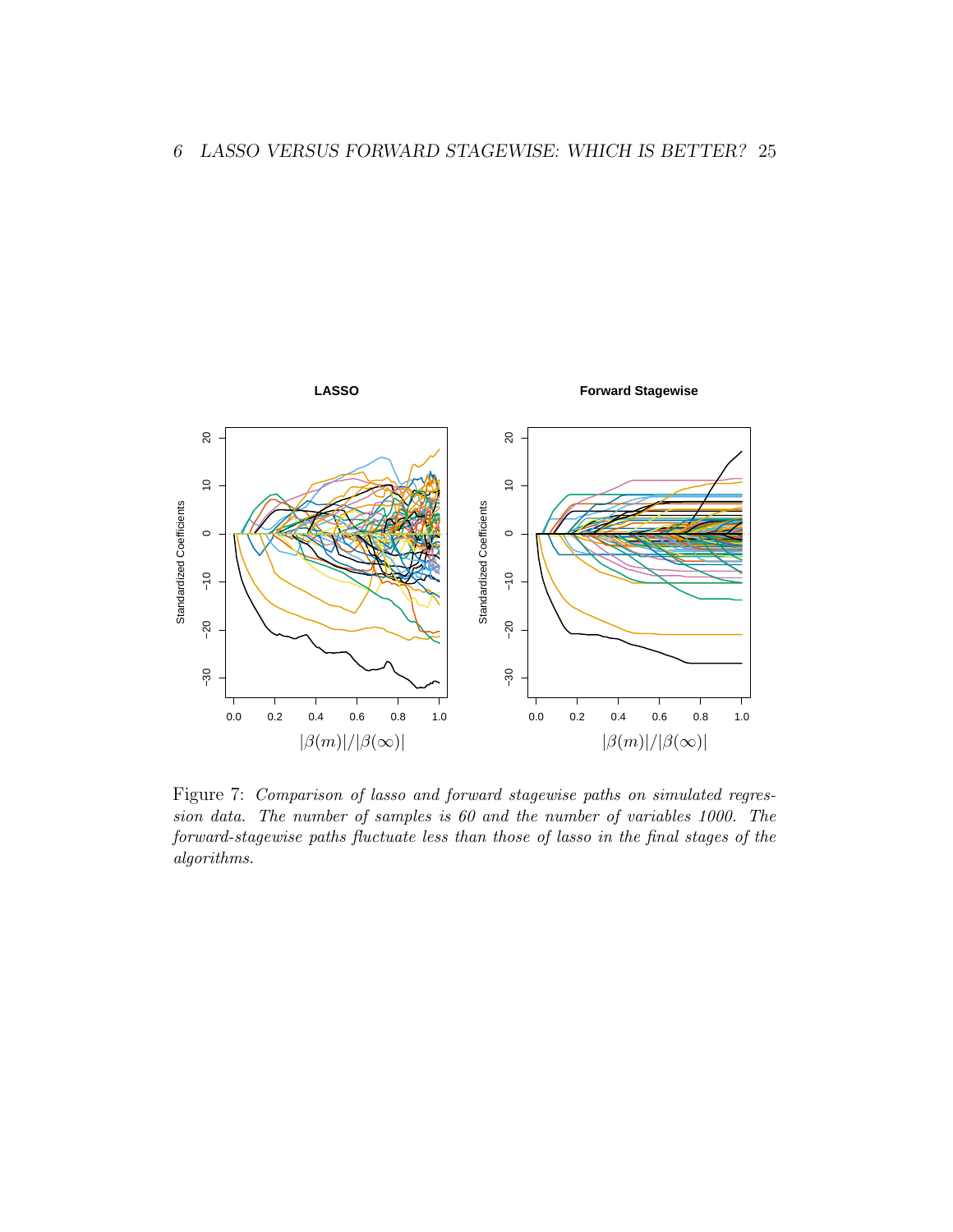

Figure 8: Mean squared error for lasso and forward stagewise on the simulated data. Despite the difference in the coefficient paths, the two models perform similarly over the critical part of the regularization path. In the right tail, lasso appears to overfit more rapidly.

was partially supported by grants DMS-0204612 and DMS-0505676 from the National Science Foundation, and grant 2R01 CA 72028-07 from the National Institutes of Health. Tibshirani was partially supported by National Science Foundation Grant DMS-9971405 and National Institutes of Health Contract N01-HV-28183.

## A Appendix: Proofs

*Proof of Theorem 2 (Part 1).* The Lagrangian corresponding to  $(3)$  is

$$
\sum_{i} \left( y_i - \beta_0 - \left[ \sum_{j=1}^p x_{ij} \beta_j^+ - \sum_{j=1}^p x_{ij} \beta_j^- \right] \right)^2 + \lambda \sum_{j=1}^p (\beta_j^+ + \beta_j^-) - \sum_{j=1}^p \lambda_j^+ \beta_j^+ - \sum_{j=1}^p \lambda_j^- \beta_j^-, \qquad (36)
$$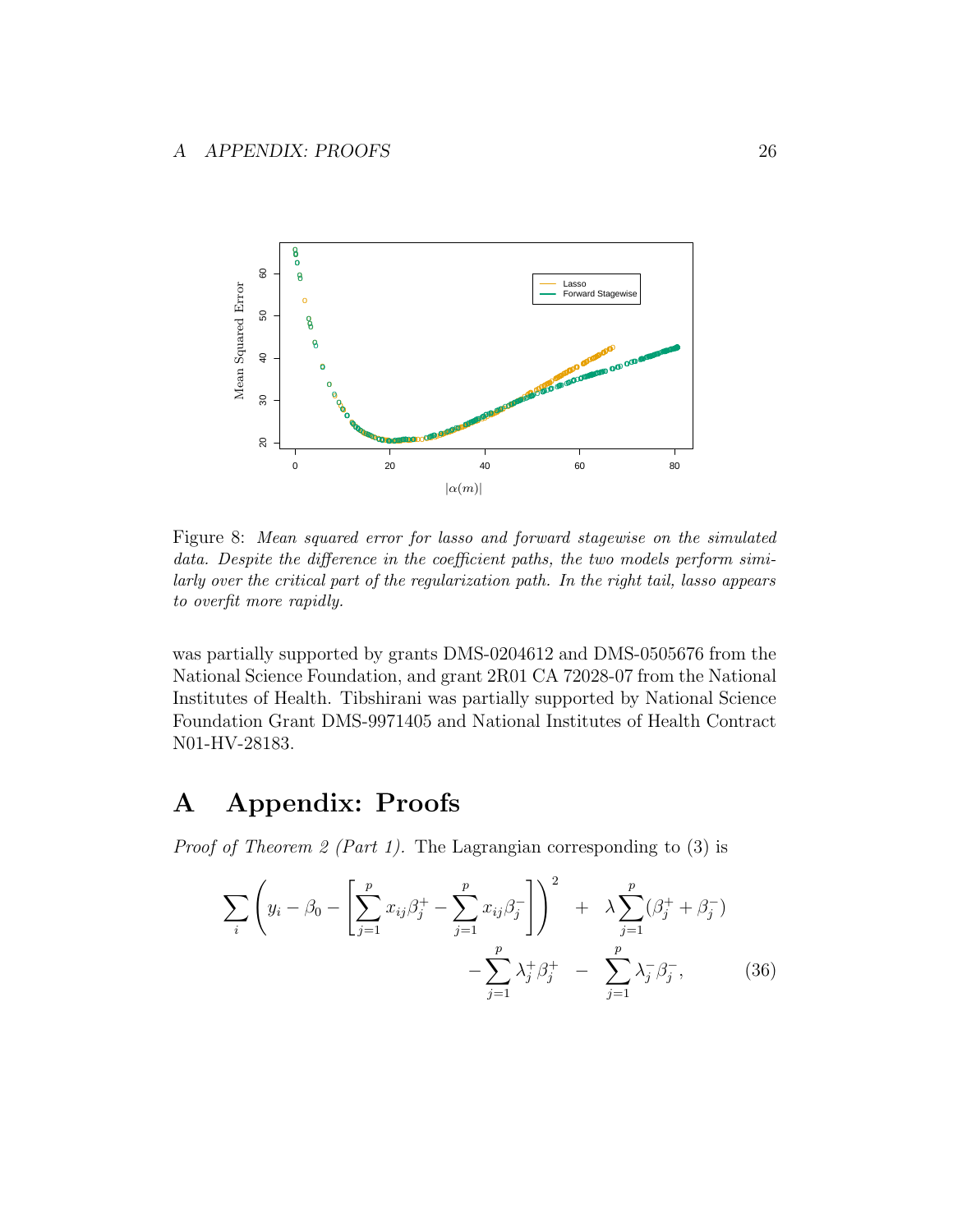with KKT conditions (for each  $j$ ):

$$
-\mathbf{x}_j^T \mathbf{r} + \lambda - \lambda_j^+ = 0, \qquad (37)
$$

$$
\mathbf{x}_j^T \mathbf{r} + \lambda - \lambda_j^- = 0, \tag{38}
$$

$$
\lambda_j^+ \beta_j^+ = 0, \tag{39}
$$

$$
\lambda_j^- \beta_j^- = 0. \tag{40}
$$

Here  $\mathbf{r} = \mathbf{y} - \left[\sum_{j=1}^p \mathbf{x}_j \beta_j^+ - \sum_{j=1}^p \mathbf{x}_j \beta_j^- \right]$  is the residual vector. From these we can deduce the following aspects of the solution:

1. If  $\lambda = 0$ , then  $\mathbf{x}_j^T \mathbf{r} = 0 \forall j$ , and the solution corresponds to the unrestricted least-squares fit.

2.

$$
\beta_j^+ > 0, \ \lambda > 0 \implies \lambda_j^+ = 0
$$
  

$$
\implies \mathbf{x}_j^T \mathbf{r} = \lambda > 0
$$
  

$$
\implies \lambda_j^- > 0
$$
  

$$
\implies \beta_j^- = 0.
$$

- 3. Likewise  $\beta_j^- > 0$ ,  $\lambda > 0 \implies \beta_j^+ = 0$ . Hence 2 and 3 give the intuitive result that only one of the pair  $(\beta_i^+)$  $j^+$ ,  $\beta_j^$  $j^{\prime}$ ) can be positive at any time.
- 4.  $|\mathbf{x}_j^T \mathbf{r}| \leq \lambda$ .
- 5. If  $\beta_j^+ > 0$ , then  $\mathbf{x}_j^T \mathbf{r} = \lambda$ , or if  $\beta_j^- > 0$ , then  $-\mathbf{x}_j^T \mathbf{r} = \lambda$

Since  $\beta^0$  is on the lasso path, there exists a  $\lambda = \lambda_0$  such that  $\beta^0 = \beta(\lambda_0)$ . Define the *active set*  $A$  to be the set of indices of variables in  $\tilde{\mathbf{X}}$  with positive coefficients at  $\lambda = \lambda_0$ , and assume at  $\lambda_1 = \lambda_0 - \Delta$  for suitably small  $\Delta > 0$ this set has not changed. Define  $\beta_{\mathcal{A}}(\lambda)$  to be the corresponding coefficients at  $\lambda$ . Then from deduction 5

$$
\tilde{\mathbf{X}}_{\mathcal{A}}^{T}\left(\mathbf{y}-\tilde{\mathbf{X}}_{\mathcal{A}}\beta_{\mathcal{A}}(\lambda)\right)=\lambda\mathbf{1} \quad \text{for } \lambda\in[\lambda_{1},\lambda_{0}].
$$
\n(41)

Hence

$$
\tilde{\mathbf{X}}_{\mathcal{A}}^T \tilde{\mathbf{X}}_{\mathcal{A}} (\beta_{\mathcal{A}} (\lambda_1) - \beta_{\mathcal{A}} (\lambda_0)) = \Delta \mathbf{1},\tag{42}
$$

or

$$
\beta_{\mathcal{A}}(\lambda_1) - \beta_{\mathcal{A}}(\lambda_0) = \Delta \cdot (\tilde{\mathbf{X}}_{\mathcal{A}}^T \tilde{\mathbf{X}}_{\mathcal{A}})^{-1} \mathbf{1}.
$$
 (43)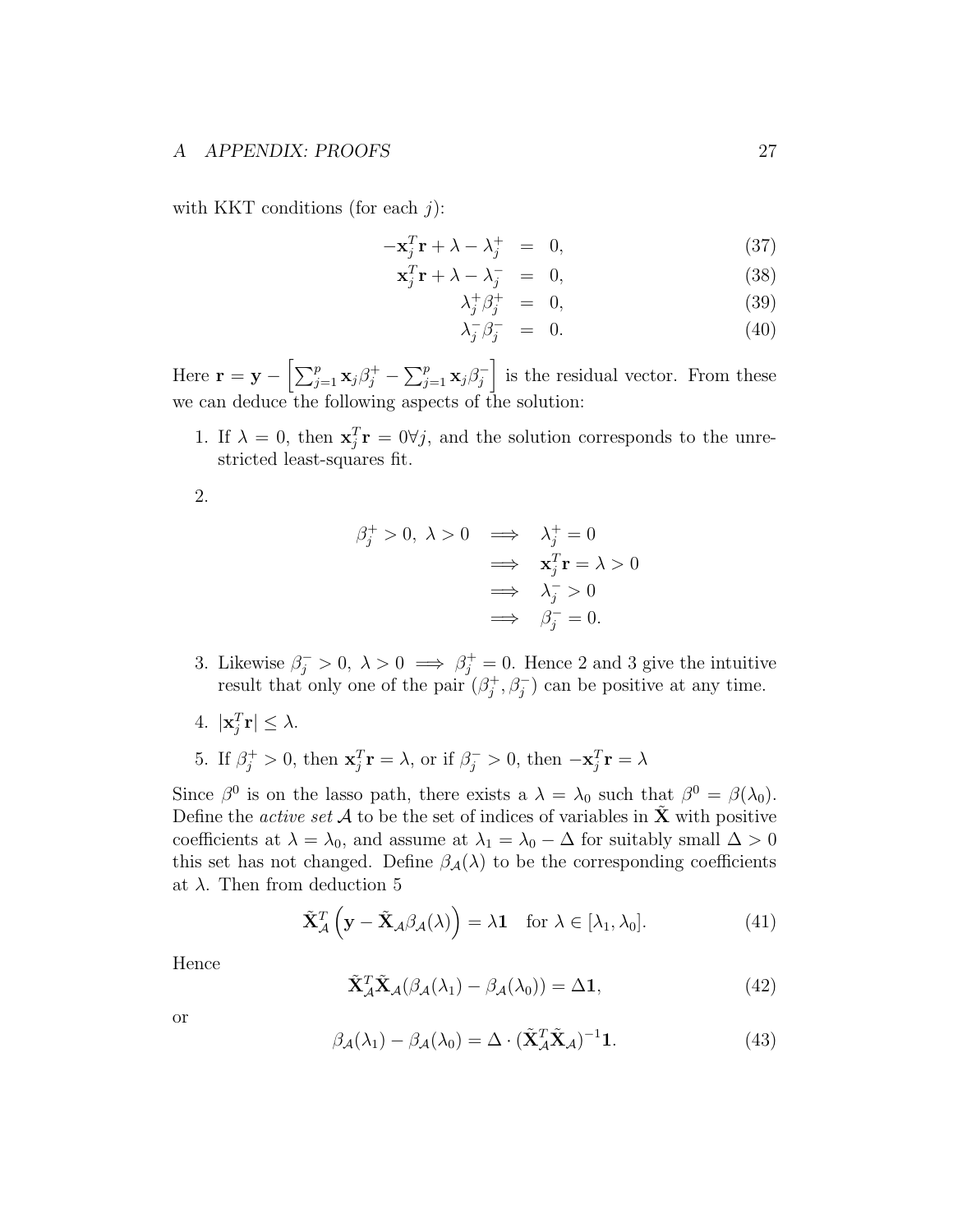#### A APPENDIX: PROOFS 28

So while A remains constant, the coefficients  $\beta_{\mathcal{A}}(\lambda)$  change linearly, according to (43). Since  $\mathbf{r} = \mathbf{y} - \tilde{\mathbf{X}}_{\mathcal{A}} \beta_{\mathcal{A}}(\lambda_0)$  and  $\tilde{\mathbf{X}}_{\mathcal{A}}^T \mathbf{r} = \lambda_0 \mathbf{1}$  from (41),

$$
\beta_{\mathcal{A}}(\lambda_1) - \beta_{\mathcal{A}}(\lambda_0) = \frac{\Delta}{\lambda_0} \cdot (\tilde{\mathbf{X}}_{\mathcal{A}}^T \tilde{\mathbf{X}}_{\mathcal{A}})^{-1} \tilde{\mathbf{X}}_{\mathcal{A}}^T \mathbf{r}
$$
(44)

as claimed.

The active set  $\mathcal A$  will change if a variable "catches up" (in terms of 5), in which case it is augmented and the direction (43) is recalculated. It will also change if a coefficient attempts to pass through zero, in which case it is removed from A.  $\Box$ 

Proof of Theorem 2 (Part 2). At each step, the monotone incremental forward stagewise algorithm (Algorithm 3) selects the variable having largest correlation with the residuals, and moves its coefficient up by  $\epsilon$ . There may be a set  $A$  of variables competing for this maximal correlation, and a succession of N such moves can be divided up according to the  $N_j = \rho_j N$  that augmented variable *js* coefficient. In the limit as  $\epsilon$  decreases and N increases such that  $N\epsilon = \epsilon$ , we can expect an active set A of variables tied in terms of the largest correlation, and a sequence of moves of total  $L_1$  arc-length  $\varepsilon$ distributed among this set with proportions  $\rho_A$ . Efron et al. (2004) showed in their Lemma 11 that for sufficiently small  $\varepsilon$ , this set would not change. Suppose  $\tilde{\mathbf{X}}_{A}^{T} \mathbf{r} = c \mathbf{1}$  for some c, reflecting the equal correlations.

The limiting sequence of moves  $\varepsilon \rho_A$  must have positive components, must maintain the equal correlation with the residuals, and subject to these constraints should decrease the residual sum-of-squares as fast as possible.

Consider the optimization problem

$$
\min_{\rho} \frac{1}{2} ||\mathbf{r} - \varepsilon \tilde{\mathbf{X}}_{\mathcal{A}} \rho||^2 \text{ subject to } \rho_j \ge 0, \ \sum_{j \in \mathcal{A}} \rho_j = 1,\tag{45}
$$

which captures the first and third of these requirements. The Lagrangian is

$$
L(\rho, \gamma, \lambda) = \frac{1}{2} ||\mathbf{r} - \varepsilon \tilde{\mathbf{X}} \rho||^2 - \sum_{j=1}^p \gamma_j \rho_j + \lambda (\sum_j \rho_j - 1), \tag{46}
$$

with KKT conditions

$$
-\varepsilon \tilde{\mathbf{X}}_{\mathcal{A}}^T(\mathbf{r} - \varepsilon \tilde{\mathbf{X}}_{\mathcal{A}} \rho) - \gamma + \lambda \mathbf{1} = 0 \tag{47}
$$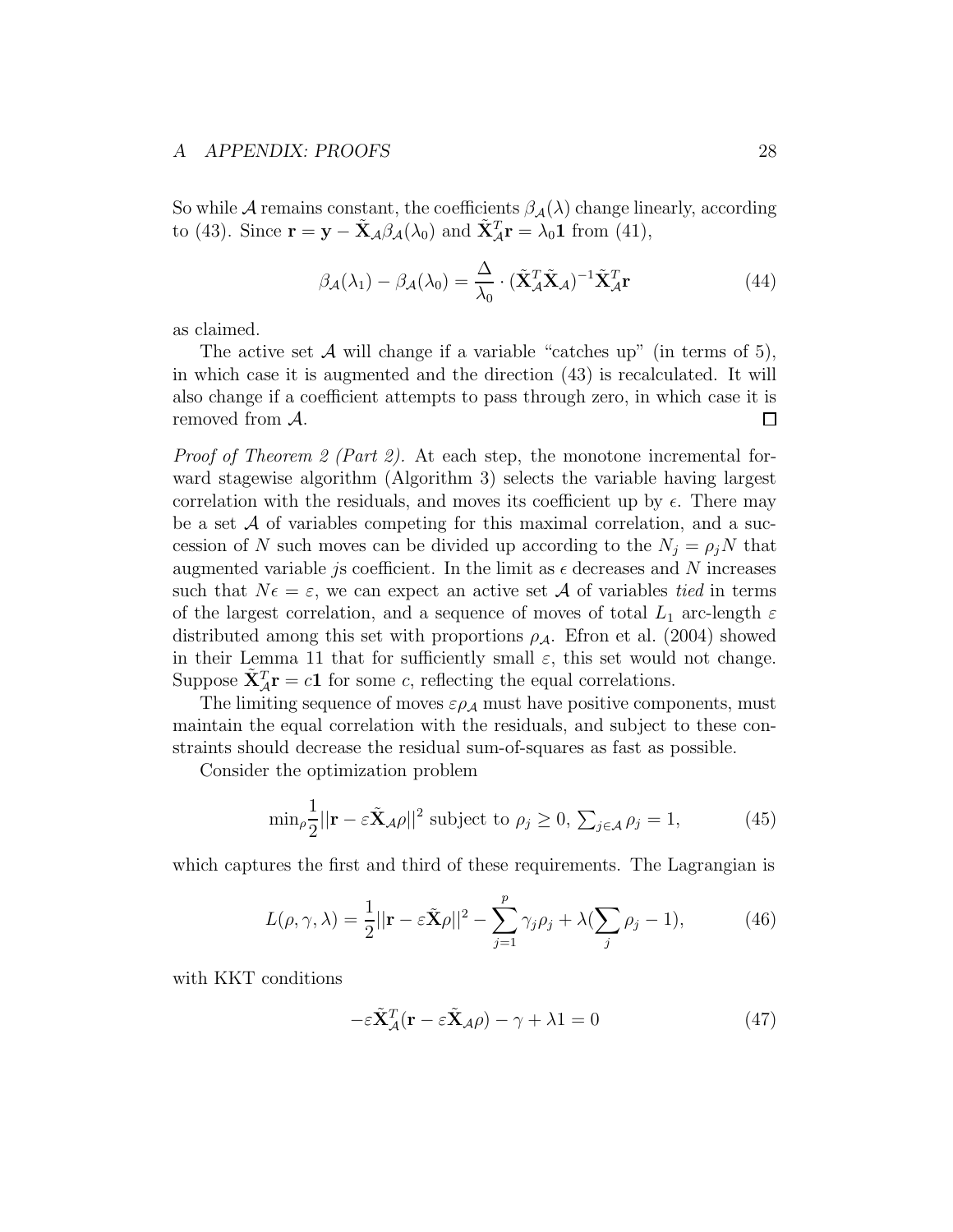$$
\begin{array}{rcl}\n\gamma_j & \geq & 0 \\
\rho_j & \geq & 0 \\
\gamma_j \rho_j & = & 0 \\
\sum_j \rho_j & = & 1.\n\end{array} \tag{48}
$$

Here  $\gamma$  is a vector with components  $\gamma_j$ ,  $j \in \mathcal{A}$ . Note that for  $\rho_j > 0$ ,  $\gamma_j = 0$ , and hence (47) shows that the correlations with the residual remain equal, which was the second requirement above.

Consider a second optimization problem (the one in the statement of the the theorem):

$$
\min_{\theta} \frac{1}{2} ||\mathbf{r} - \tilde{\mathbf{X}}_{\mathcal{A}} \theta||^2 \text{ subject to } \theta_j \ge 0. \tag{49}
$$

The corresponding KKT conditions are

$$
-\tilde{\mathbf{X}}_{\mathcal{A}}^T(\mathbf{r} - \tilde{\mathbf{X}}_{\mathcal{A}}\theta) - \nu = 0
$$
\n(50)

$$
\begin{array}{rcl}\n\nu_j & \geq & 0 \\
\theta_j & \geq & 0 \\
\nu_j \theta_j & = & 0\n\end{array} \tag{51}
$$

We now show that the  $\hat{\rho} = \hat{\theta}/||\hat{\theta}||_1$  solves (45) for all  $\varepsilon > 0$ , where  $\hat{\theta}$  is the solution to  $(49)$ . From  $(47)$  we get

$$
\varepsilon^2 \tilde{\mathbf{X}}_{\mathcal{A}}^T \tilde{\mathbf{X}}_{\mathcal{A}} \rho = (\lambda + \varepsilon c) 1 + \gamma,\tag{52}
$$

and from (50)

$$
\tilde{\mathbf{X}}_{\mathcal{A}}^T \tilde{\mathbf{X}}_{\mathcal{A}} \hat{\theta} = c1 + \nu.
$$
 (53)

With  $s = ||\hat{\theta}||_1 = \sum_{j \in A} \hat{\theta}_j$ , we multiply (53) by  $\varepsilon^2/s$  to get

$$
\varepsilon^2 \tilde{\mathbf{X}}_{\mathcal{A}}^T \tilde{\mathbf{X}}_{\mathcal{A}} \hat{\rho} = \frac{\varepsilon^2}{s} (c1 + \nu) \tag{54}
$$

$$
= (\lambda^* + \varepsilon c) 1 + \gamma^*, \tag{55}
$$

where

$$
\gamma_j^* = \nu_j \frac{\varepsilon^2}{s}
$$

$$
\lambda^* = \frac{\varepsilon^2 c}{s} - \varepsilon c.
$$

It is easy to check, using (51), that  $(\hat{\rho}, \gamma^*, \lambda^*)$  satisfy (47)-(48).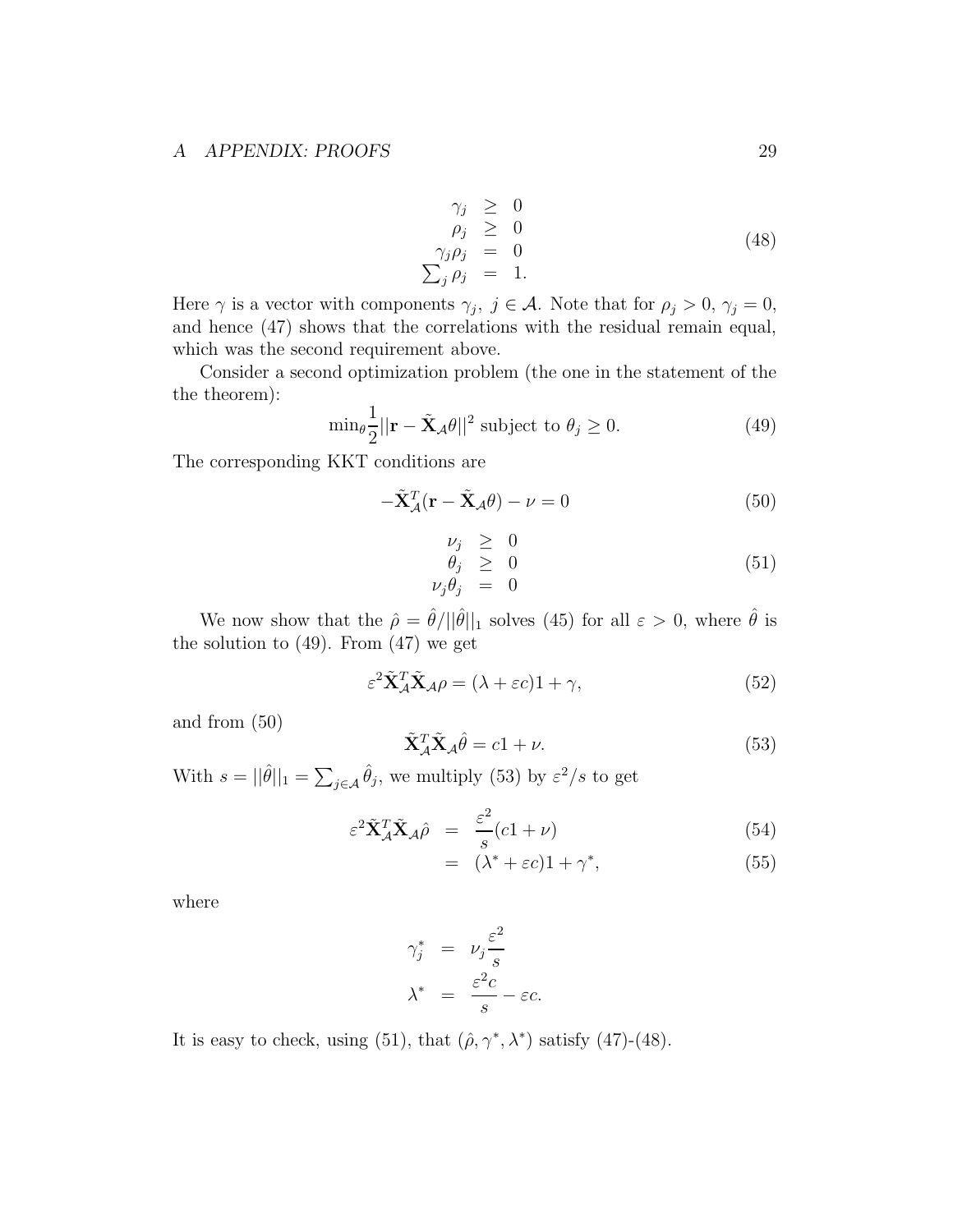#### A APPENDIX: PROOFS 30

Variables with  $\hat{\theta}_j = 0$  may drop out of the active set, since from (47) and (48), if  $\gamma_i > 0$ , for  $\varepsilon > 0$  their correlation will decrease faster than those with positive coefficients.

This directions is pursued until a variable not in  $A$  "catches up" in terms of correlation, at which point the procedure stops,  $\mathcal A$  is updated, and the direction is recomputed. direction is recomputed.

Proof of Theorem 5. We need to verify that when using piecewise constant basis functions, (35) holds for every A and every sign matrix  $S_A$ .

Suppose we use k piecewise constant basis functions with knots  $t_1 \leq \cdots \leq$  $t_k$ . Let

$$
n_j = \sum_{i=1}^n I(x_i > t_j)
$$

be the number of observed x's to the right of the j-th knot. Without loss of generality, we assume that each  $n_j > 0$ , otherwise that predictor contributes nothing to the model as all observed x's are either to the right or the left of that knot.

A simple calculation shows that, for  $i \leq j$ , after normalizing the columns of  $X$ ,

$$
(XtX)ij = \sqrt{\frac{(n-n_i)}{n_i} \cdot \frac{n_j}{n_j - n}},
$$

which is the covariance function of a Brownian bridge  $(B_s)_{0\leq s\leq 1}$ , normalized to have unit variance, at the time points  $0 < s_1 \leq \cdots \leq s_k < 1$ 

$$
s_j = \frac{n_{k-j+1}}{n}.
$$

If we can prove that  $(X^t X)^{-1}$  is diagonally dominant for every k and every choice of knots, then, as every principal minor is of exactly the same form (with a smaller k and fewer knots), we will also have proven that  $(X_A^t X_A)^{-1}$ is diagonally dominant, hence that the lasso paths are monotone.

We prove that  $(X^t X)^{-1}$  is diagonally dominant by computing  $(X^t X)^{-1}$ . One way to compute the  $(X<sup>t</sup>X)^{-1}$  is to compute the density of

$$
\left(\frac{B_{s_1}}{\sqrt{s_1(1-s_1)}},\ldots,\frac{B_{s_k}}{\sqrt{s_k(1-s_k)}}\right)
$$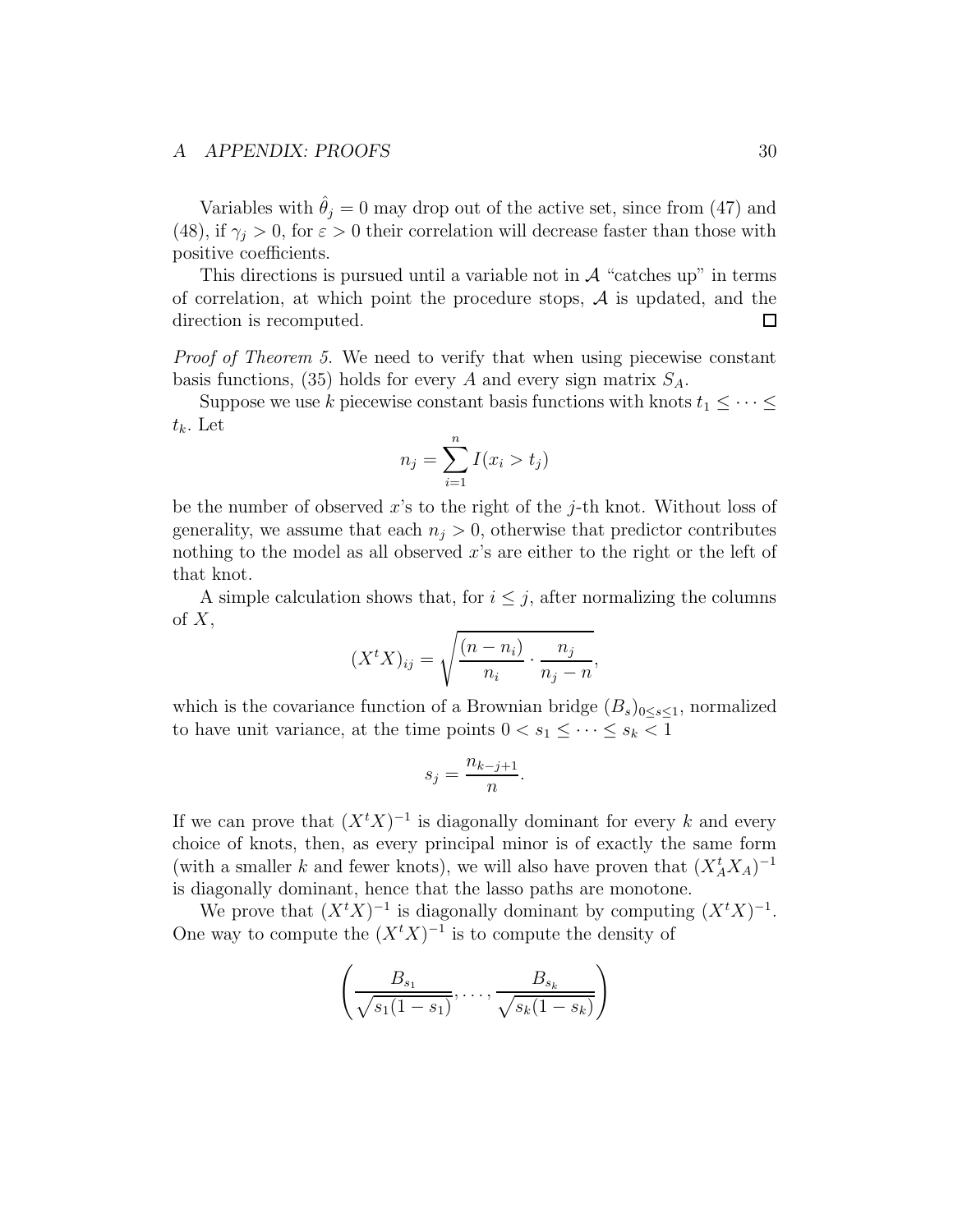#### A APPENDIX: PROOFS 31

and read off the inverse from the exponent of the density. Before we turn to computing the density, we note that

$$
\left(\frac{B_{s_1}}{\sqrt{s_1(1-s_1)}},\ldots,\frac{B_{s_k}}{\sqrt{s_k(1-s_k)}}\right)\stackrel{D}{=} \left(\frac{W_{v_1}}{\sqrt{v_1}},\ldots,\frac{W_{s_k}}{\sqrt{v_k}}\right)
$$

where  $W$  is a standard Brownian motion and

$$
v_j = \frac{s_j}{1 - s_j}.
$$

It is now simple to show that, up to a constant multiple, the exponent of the density of

$$
\left(\frac{W_{v_1}}{\sqrt{v_1}},\ldots,\frac{W_{v_k}}{\sqrt{v_k}}\right)
$$

evaluated at  $(w_1, \ldots, w_k)$  is

$$
w_{s_1}^2 + \sum_{j=2}^k \frac{(v_j^{1/2} w_{v_j} - v_{j-1}^{1/2} w_{v_{j-1}})^2}{v_j - v_{j-1}}.
$$

Therefore  $(X^t X)^{-1}$  has elements

$$
(XtX)^{-1}_{j,j} = v_j \left( \frac{1}{v_j - v_{j-1}} + \frac{1}{v_{j+1} - v_j} \right)
$$

$$
= \frac{(v_{j+1} - v_{j-1})v_j}{(v_j - v_{j-1})(v_{j+1} - v_j)}
$$

$$
(XtX)^{-1}_{j,j-1} = -\frac{\sqrt{v_j v_{j-1}}}{v_j - v_{j-1}}.
$$

Because the off-diagonal entries of  $(X<sup>t</sup> X)^{-1}$  are non-positive, we only have to show that

$$
(X^t X)^{-1} \mathbf{1} \ge 0,
$$

as multiplying on the left and right by  $S_A$  will only increase the entries of the above vector.

We must therefore prove that for all  $j$ ,

$$
\frac{(v_{j+1} - v_{j-1})v_j}{(v_j - v_{j-1})(v_{j+1} - v_j)} - \frac{\sqrt{v_j v_{j-1}}}{v_j - v_{j-1}} - \frac{\sqrt{v_{j+1}v_j}}{v_{j+1} - v_j} \ge 0.
$$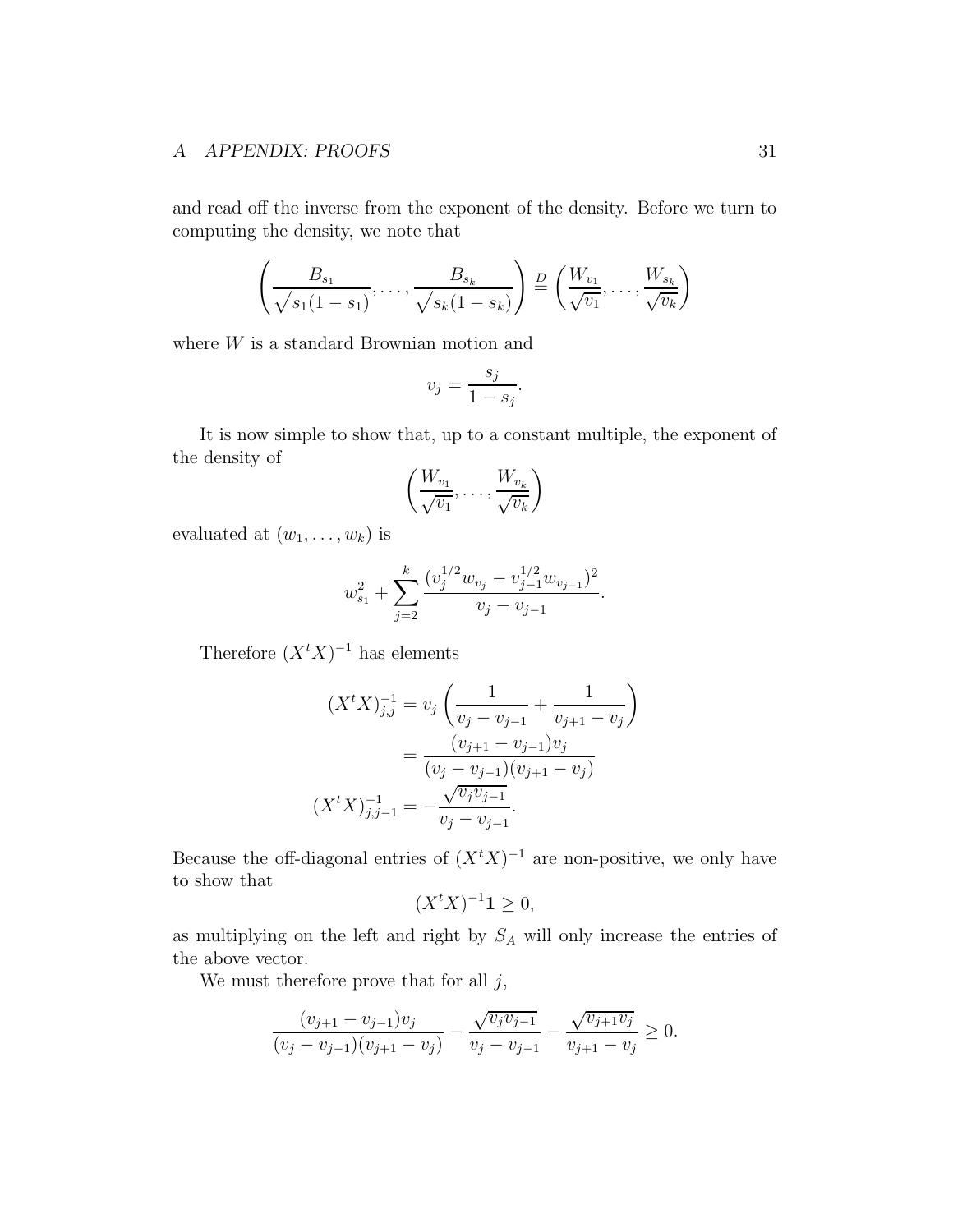#### REFERENCES 32

By scaling and combining fractions, the above is implied by the following: for every  $a < 1 < b$ 

$$
1 - \sqrt{a} \cdot \frac{b-1}{b-a} - \sqrt{b} \cdot \frac{1-a}{b-a} \ge 0.
$$

It remains therefore to prove that this inequality holds. However, this is just Jensen's inequality: define a two-point distribution placing mass  $(b-1)/(b$ a) on  $\sqrt{a}$  and mass  $(1-a)/(b-a)$  on  $\sqrt{b}$ . Then, if Z is distributed according to this law:

$$
E(X) = \sqrt{a} \cdot \frac{b-1}{b-a} + \sqrt{b} \cdot \frac{1-a}{b-a} \le (E(X^2))^{1/2} = 1.
$$

We note that general conditions for monotonicity can be derived. However it is not clear how these might be verified in practice. We will explore this in a future paper.

## References

- Efron, B., Hastie, T., Johnstone, I. & Tibshirani, R. (2004), 'Least angle regression', Annals of Statistics (2), 407–499.
- Friedman, J. (2001), 'Greedy function approximation: a gradient boosting machine', Annals of Statistics 29, 1180.
- Friedman, J., Hastie, T. & Tibshirani, R. (2000), 'Additive logistic regression: a statistical view of boosting (with discussion)', Annals of Statistics 28, 337–307.
- Friedman, J. & Popescu, B. (2004), Gradient directed regularization, Technical report, Stanford University.
- Hastie, T., Tibshirani, R. & Friedman, J. (2001), The Elements of Statistical Learning; Data Mining, Inference and Prediction, Springer Verlag, New York.
- Osborne, M., Presnell, B. & Turlach, B. (2000), 'A new approach to variable selection in least squares problems', IMA Journal of Numerical Analysis 20, 389–404.

 $\Box$